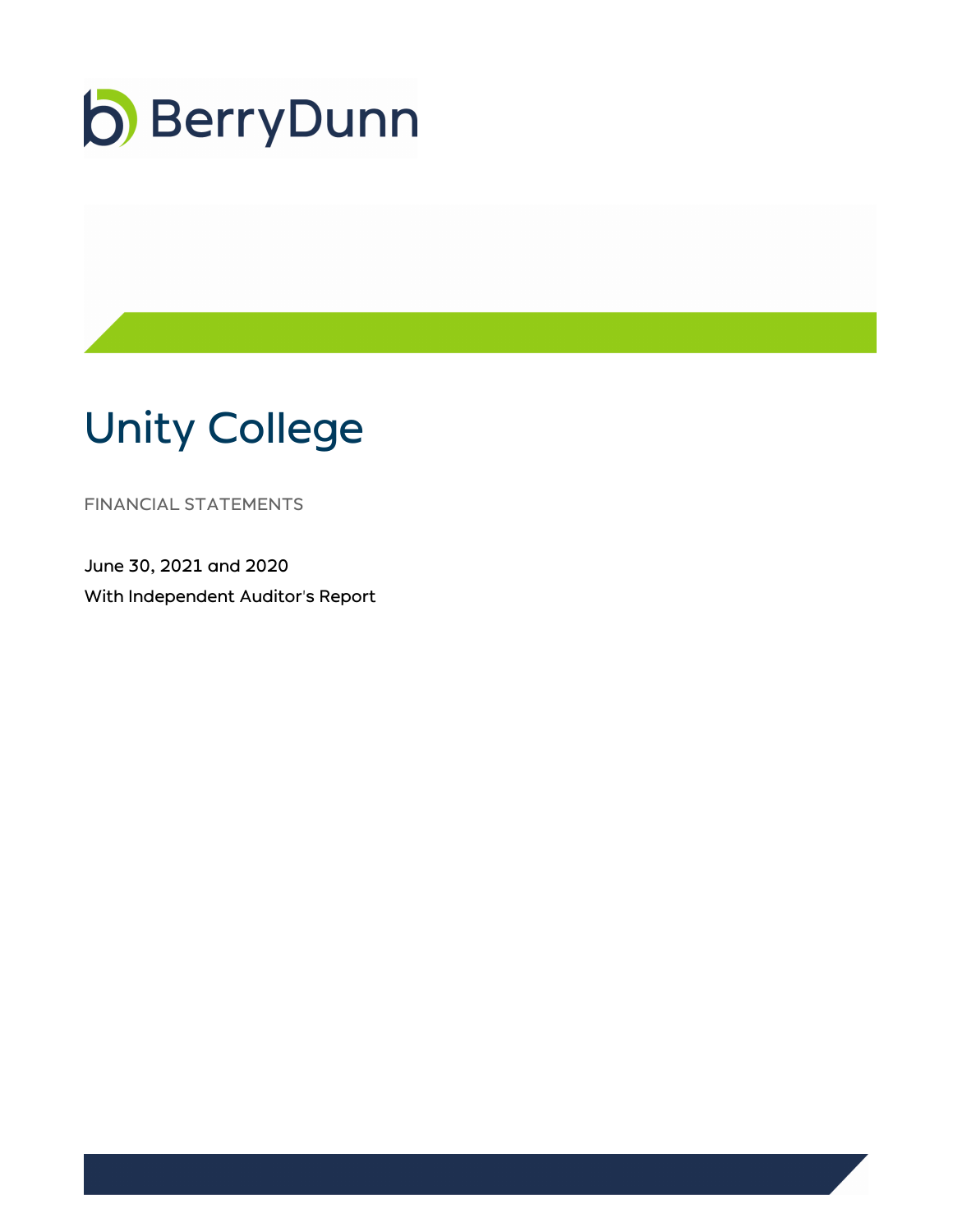# **FINANCIAL STATEMENTS**

# **June 30, 2021**

# **TABLE OF CONTENTS**

|                                              | Page(s) |
|----------------------------------------------|---------|
| Independent Auditor's Report                 | $1 - 2$ |
| <b>Statements of Financial Position</b>      | 3       |
| <b>Statements of Activities</b>              | 4       |
| <b>Statement of Functional Expenses 2021</b> | 5       |
| <b>Statement of Functional Expenses 2020</b> | 6       |
| <b>Statements of Cash Flows</b>              |         |
| <b>Notes to Financial Statements</b>         | 8 - 24  |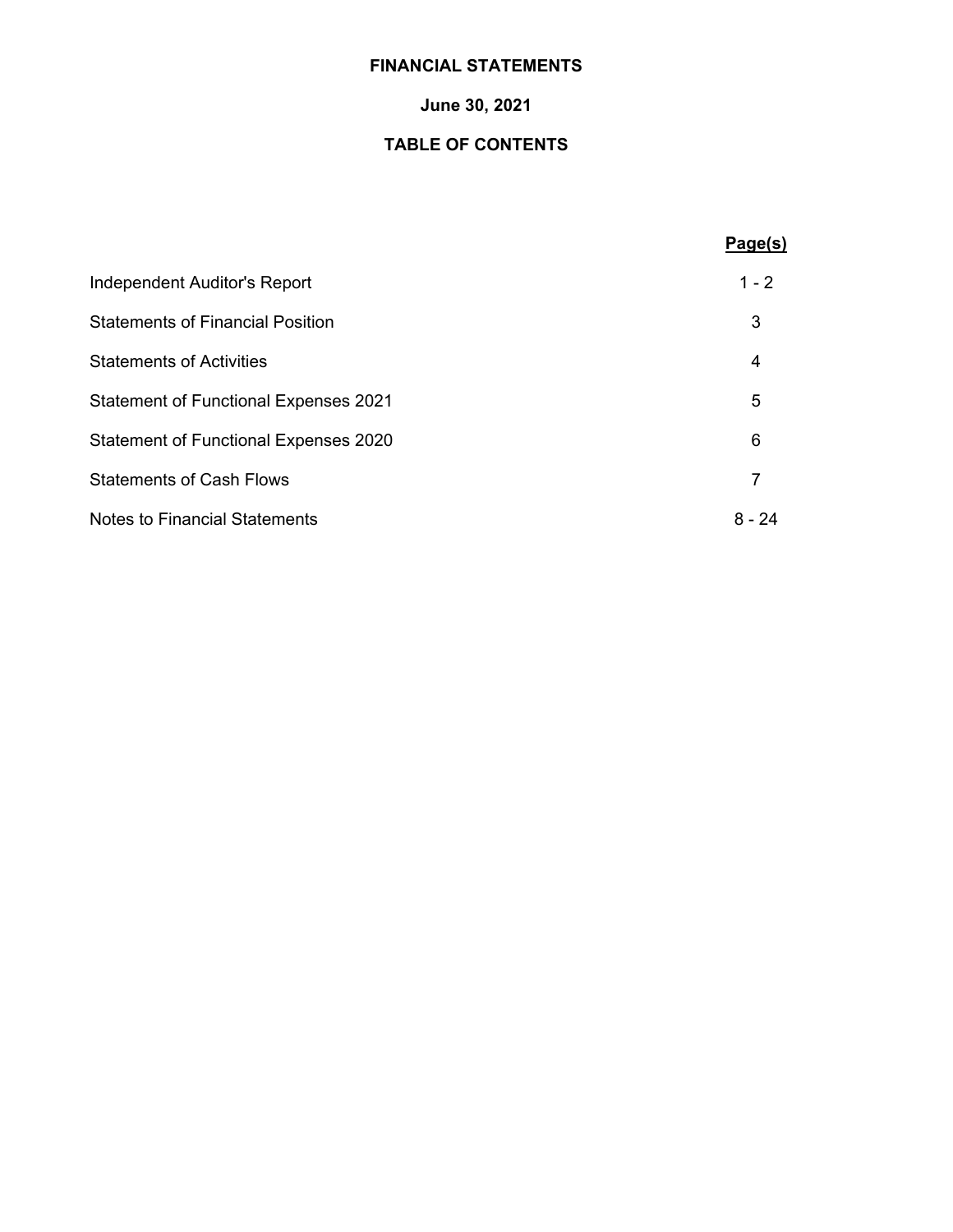

#### **INDEPENDENT AUDITOR'S REPORT**

The Board of Trustees Unity College

We have audited the accompanying financial statements of Unity College (the College), which comprise the statements of financial position as of June 30, 2021 and 2020, and the related statements of activities, functional expenses, and cash flows for the years then ended, and the related notes to the financial statements.

#### *Management's Responsibility for the Financial Statements*

Management is responsible for the preparation and fair presentation of these financial statements in accordance with U.S. generally accepted accounting principles; this includes the design, implementation, and maintenance of internal control relevant to the preparation and fair presentation of financial statements that are free from material misstatement, whether due to fraud or error.

#### *Auditor's Responsibility*

Our responsibility is to express an opinion on these financial statements based on our audits. We conducted our audits in accordance with U.S. generally accepted auditing standards. Those standards require that we plan and perform the audit to obtain reasonable assurance about whether the financial statements are free from material misstatement.

An audit involves performing procedures to obtain audit evidence about the amounts and disclosures in the financial statements. The procedures selected depend on the auditor's judgment, including the assessment of the risks of material misstatement of the financial statements, whether due to fraud or error. In making those risk assessments, the auditor considers internal control relevant to the entity's preparation and fair presentation of the financial statements in order to design audit procedures that are appropriate in the circumstances, but not for the purpose of expressing an opinion on the effectiveness of the entity's internal control. Accordingly, we express no such opinion. An audit also includes evaluating the appropriateness of accounting policies used and the reasonableness of significant accounting estimates made by management, as well as evaluating the overall presentation of the financial statements.

We believe that the audit evidence we have obtained is sufficient and appropriate to provide a basis for our audit opinion.

#### *Opinion*

In our opinion, the financial statements referred to above present fairly, in all material respects, the financial position of the College as of June 30, 2021 and 2020, and the changes in its net assets and its cash flows for the years then ended in accordance with U.S. generally accepted accounting principles.

berrydunn.com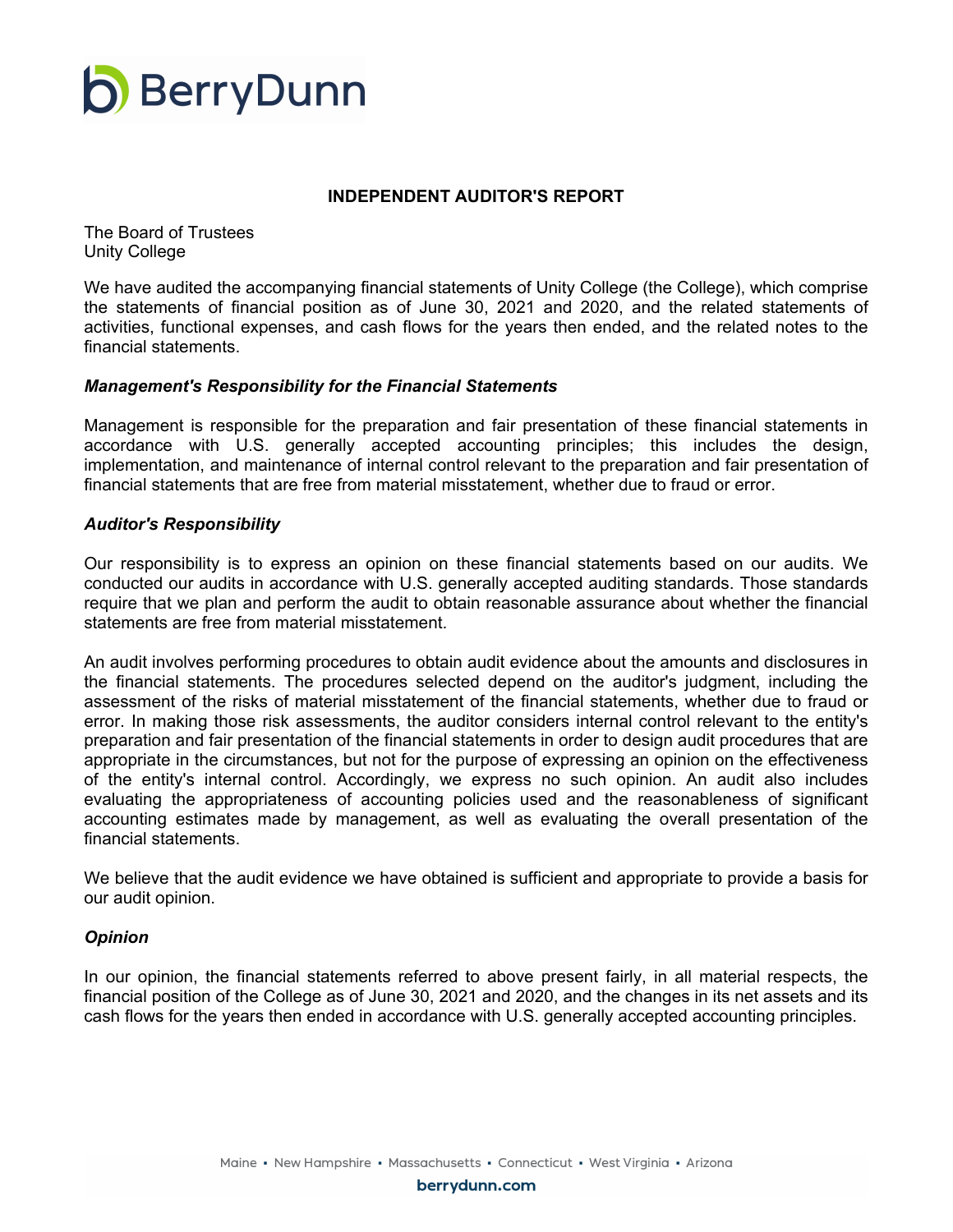The Board of Trustees Unity College

# *Other Matters*

#### *Change in Accounting Principle*

As discussed in Note 1 to the financial statements, in 2021, the College adopted Financial Accounting Standards Board Accounting Standards Update No. 2014-09, *Revenue from Contracts with Customers* (Topic 606) and related guidance. Our opinion is not modified with respect to this matter.

#### *Supplementary Information*

Our audits were conducted for the purpose of forming an opinion on the financial statements of the College as a whole. The accompanying financial responsibility supplemental schedule is presented for additional analysis as required by the U.S. Department of Education, and is not a required part of the financial statements. Such information is the responsibility of management and was derived from and relates directly to the underlying accounting and other records used to prepare the financial statements. The information in that schedule has been subjected to the auditing procedures applied in the audit of the financial statements and certain additional procedures, including comparing and reconciling such information directly to the underlying accounting and other records used to prepare the financial statements or to the financial statements themselves, and other additional procedures in accordance with U.S. generally accepted auditing standards. In our opinion, the information is fairly stated in all material respects in relation to the financial statements as a whole.

Berry Dunn McNeil & Parker, LLC

Bangor, Maine January 20, 2022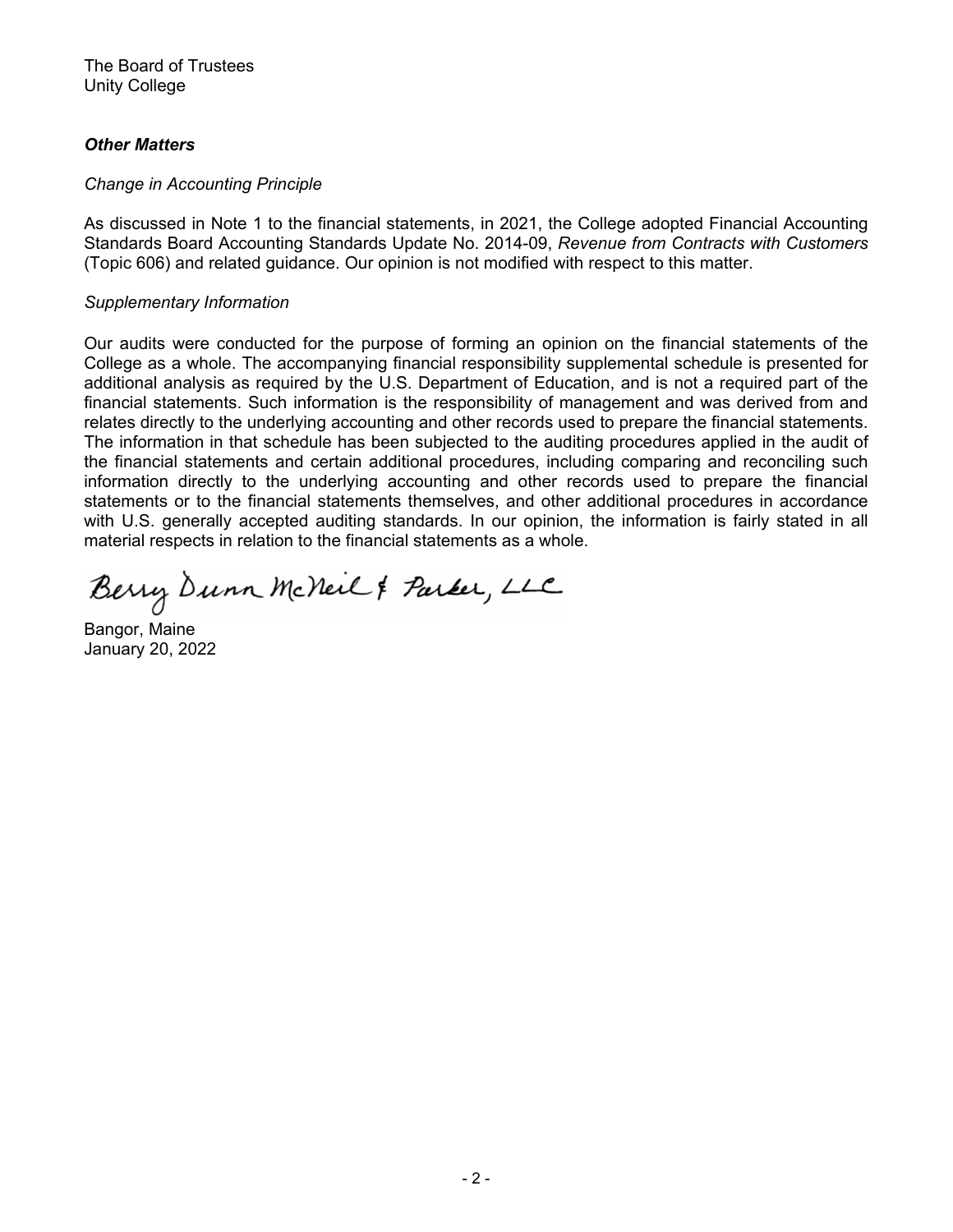# **Statements of Financial Position**

# **June 30, 2021 and 2020**

## **ASSETS**

|                                                                                                                                                                                              | 2021                    | 2020                   |
|----------------------------------------------------------------------------------------------------------------------------------------------------------------------------------------------|-------------------------|------------------------|
| Cash and cash equivalents (Notes 1 and 14)<br>Inventories and other assets<br>Accounts and interest receivable (net of allowance for<br>doubtful accounts of \$539,971 in 2021 and \$217,340 | \$10,751,530<br>578,008 | \$5,907,080<br>229,533 |
| in 2020) (Note 14)                                                                                                                                                                           | 630,807                 | 241,700                |
| Contributions and grants receivable (Notes 1 and 14)                                                                                                                                         | 61,631                  | 484,431                |
| Intermediate-term investments (Notes 1, 2, 11, and 14)                                                                                                                                       | 4,053,452               | 3,442,682              |
| Gift of future interest                                                                                                                                                                      | 65,834<br>510           | 65,834                 |
| Federal funds and grants receivable<br>Land, buildings, and equipment, net of accumulated                                                                                                    |                         | 863,299                |
| depreciation (Notes 1, 6, and 10)                                                                                                                                                            | 22,249,358              | 26,442,914             |
| Long-term investments (Notes 1, 2, 11, and 14)                                                                                                                                               | 18,671,070              | 15,297,089             |
|                                                                                                                                                                                              |                         |                        |
| <b>Total assets</b>                                                                                                                                                                          | \$57,062,200            | \$52,974,562           |
| <b>LIABILITIES AND NET ASSETS</b>                                                                                                                                                            |                         |                        |
| Liabilities                                                                                                                                                                                  |                         |                        |
| Accounts payable and accrued liabilities (Note 8)                                                                                                                                            | \$<br>1,232,931         | \$1,205,973            |
| Student deposits and deferred revenue (Note 1)                                                                                                                                               | 1,104,566               | 334,927                |
| Asset retirement obligation (Note 10)                                                                                                                                                        | 140,588                 | 135,475                |
| Interest rate swaps (Notes 1 and 11)                                                                                                                                                         | 828,540                 | 1,377,006              |
| Long-term debt (Notes 1 and 5)                                                                                                                                                               | 12,918,986              | 16,679,290             |
| <b>Total liabilities</b>                                                                                                                                                                     | 16,225,611              | 19,732,671             |
|                                                                                                                                                                                              |                         |                        |
| Net assets                                                                                                                                                                                   |                         |                        |
| Without donor restrictions (Note 1)                                                                                                                                                          | 19,488,541              | 15, 113, 337           |
| With donor restrictions (Notes 1 and 3)                                                                                                                                                      | 21,348,048              | 18,128,554             |
| Total net assets                                                                                                                                                                             | <u>40,836,589</u>       | <u>33,241,891</u>      |
|                                                                                                                                                                                              |                         |                        |
| Total liabilities and net assets                                                                                                                                                             | \$57,062,200            | \$52,974,562           |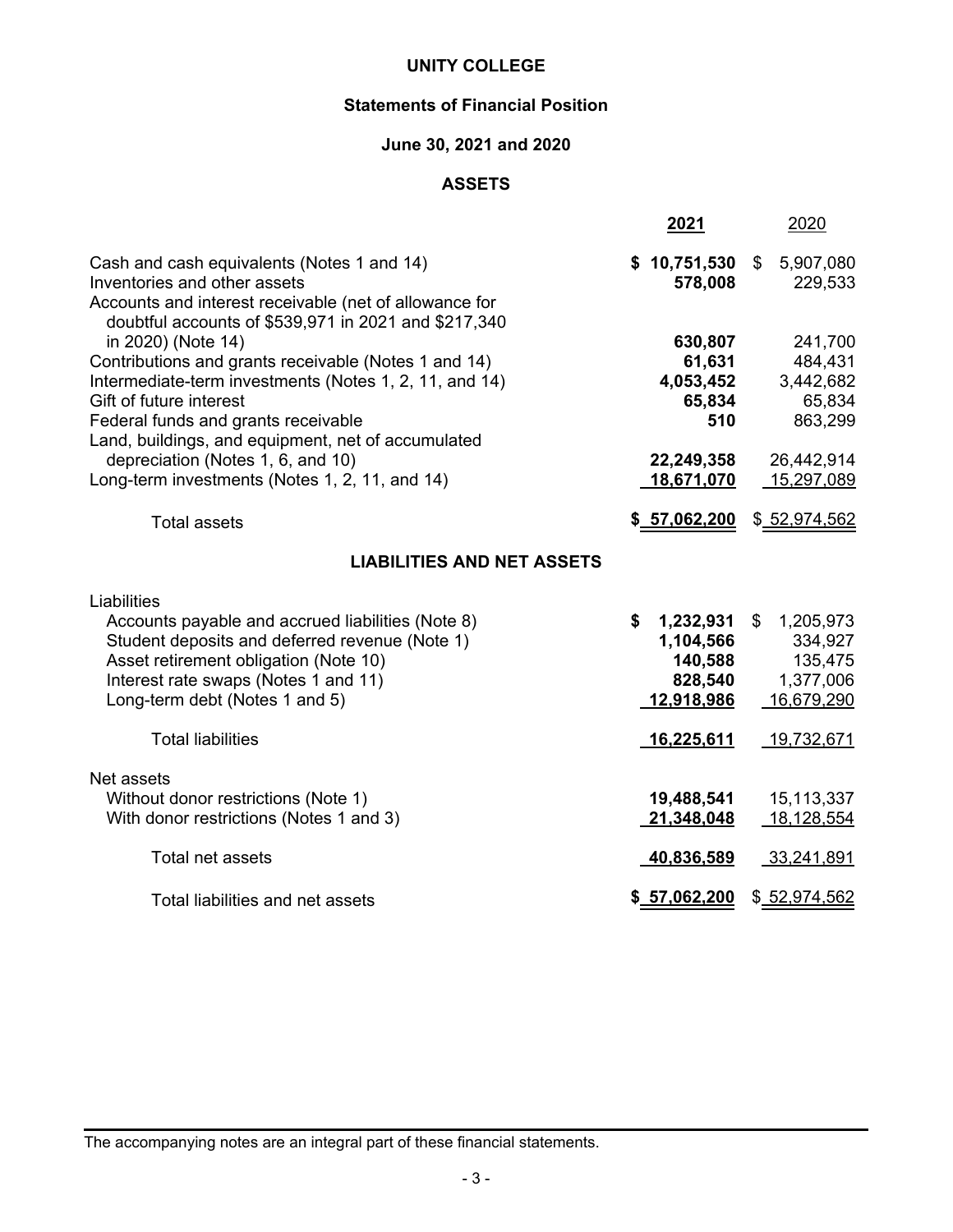# **Statements of Activities**

# **Years Ended June 30, 2021 and 2020**

|                                                                                                                                                                                                                                                                                                                                                     | 2021                                                                                | 2020                                                                                     |
|-----------------------------------------------------------------------------------------------------------------------------------------------------------------------------------------------------------------------------------------------------------------------------------------------------------------------------------------------------|-------------------------------------------------------------------------------------|------------------------------------------------------------------------------------------|
| Changes in net assets without donor restrictions<br>Operating revenues, gains, and other support<br>Tuition and fees<br>Auxiliary enterprises and other revenue<br>Investment return (Note 2)<br>Contributions and other (Notes 1 and 5)<br>Gain on sale of land, buildings, and equipment<br>Net assets released from restrictions (Notes 1 and 4) | 16,888,703<br>S<br>509,418<br>166,466<br>3,582,031<br>200,484<br>2,434,955          | \$15,295,604<br>4,692,908<br>185,392<br>369,681<br>$\overline{\phantom{0}}$<br>2,245,680 |
| Total operating revenues, gains, and other support                                                                                                                                                                                                                                                                                                  | 23,782,057                                                                          | 22,789,265                                                                               |
| Operating expenses (Note 1)<br>Instructional<br>Academic support<br><b>Student services</b><br>Institutional support<br>Scholarships and fellowships<br><b>Auxiliary enterprises</b><br>Fundraising                                                                                                                                                 | 4,586,045<br>7,080,746<br>1,655,868<br>2,826,304<br>541,518<br>3,084,310<br>153,340 | 4,783,110<br>5,367,142<br>3,304,826<br>3,900,702<br>524,549<br>4,514,607<br>224,270      |
| Total operating expenses                                                                                                                                                                                                                                                                                                                            | 19,928,131                                                                          | 22,619,206                                                                               |
| Change in net assets from operations                                                                                                                                                                                                                                                                                                                | 3,853,926                                                                           | 170,059                                                                                  |
| Nonoperating activities<br>Loss from defalcation (Note 1)<br>Change in value of interest rate swaps (Note 1)<br>Change in net assets without donor restrictions                                                                                                                                                                                     | (27, 188)<br>548,466<br>4,375,204                                                   | (196, 594)<br>(793, 089)<br>(819, 624)                                                   |
| Changes in net assets with donor restrictions<br>Revenues, gains, and other support<br>Contributions (Note 1)<br>Investment return (Note 2)<br>Net assets released from restrictions (Notes 1 and 4)                                                                                                                                                | 1,685,227<br>3,969,222<br>(2,434,955)                                               | 1,660,926<br>855,825<br>(2,245,680)                                                      |
| Change in net assets with donor restrictions                                                                                                                                                                                                                                                                                                        | 3,219,494                                                                           | 271,071                                                                                  |
| Change in net assets                                                                                                                                                                                                                                                                                                                                | 7,594,698                                                                           | (548, 553)                                                                               |
| Net assets, beginning of year                                                                                                                                                                                                                                                                                                                       | 33,241,891                                                                          | 33,790,444                                                                               |
| Net assets, end of year                                                                                                                                                                                                                                                                                                                             | \$ 40,836,589                                                                       | \$ 33,241,891                                                                            |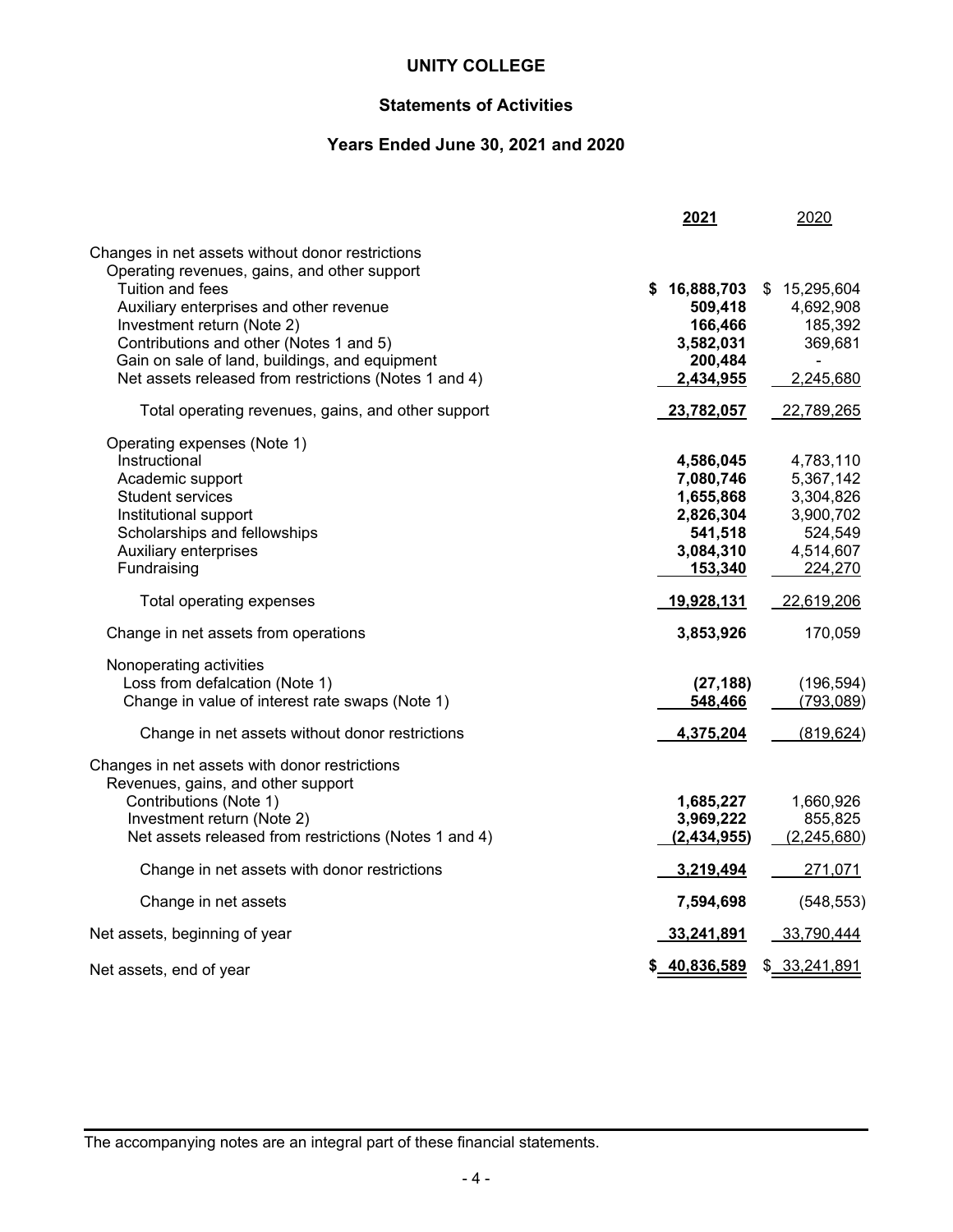# **Statement of Functional Expenses**

# **Year Ended June 30, 2021**

|                                | <b>Instructional</b> | Academic<br><b>Support</b> |     | <b>Student</b><br><b>Services</b> |      | <b>Institutional</b><br><b>Support</b> | <b>Scholarships</b><br>and<br><b>Fellowships</b> |   | <b>Auxiliary</b><br><b>Enterprises</b> | <b>Fundraising</b> |    | <u>Total</u> |
|--------------------------------|----------------------|----------------------------|-----|-----------------------------------|------|----------------------------------------|--------------------------------------------------|---|----------------------------------------|--------------------|----|--------------|
| Salaries and benefits (Note 7) | 3.986.460            | \$3,380,325                | S.  | 1,183,362                         | - 56 | 591,286 \$                             |                                                  |   | 781,195 \$                             | 133,332            | S  | 10,055,960   |
| <b>Supplies</b>                | 14,005               | 22,124                     |     | 3,231                             |      | 23.014                                 | $\blacksquare$                                   |   | 17,281                                 | 15                 |    | 79,670       |
| Travel                         | 2.257                | 891                        |     | 2.774                             |      | 6,350                                  |                                                  |   | 427                                    | 1,834              |    | 14,533       |
| Professional fees              | 30,382               | 383,633                    |     | 101,087                           |      | 650,090                                |                                                  |   | 44,442                                 | 32                 |    | 1,209,666    |
| Insurance                      |                      | ۰.                         |     |                                   |      | 176.011                                |                                                  |   | 28.239                                 | $\blacksquare$     |    | 204,250      |
| Interest (Notes 5 and 12)      | 16,053               |                            |     | 16,053                            |      |                                        |                                                  |   | 428,555                                |                    |    | 460,661      |
| Other                          | 88.655               | 3,229,712                  |     | 211,438                           |      | 1,120,490                              | 541,518                                          |   | 574.710                                | 18,127             |    | 5,784,650    |
| Depreciation and amortization  | 448.233              | 64,061                     |     | 137,923                           |      | 259,063                                |                                                  |   | .209,461,                              |                    |    | 2,118,741    |
| Total                          | 4,586,045            | \$7,080,746                | SS. | 1,655,868                         |      | 2,826,304                              | 541,518                                          | S | 3,084,310                              | 153,340            | S. | 19,928,131   |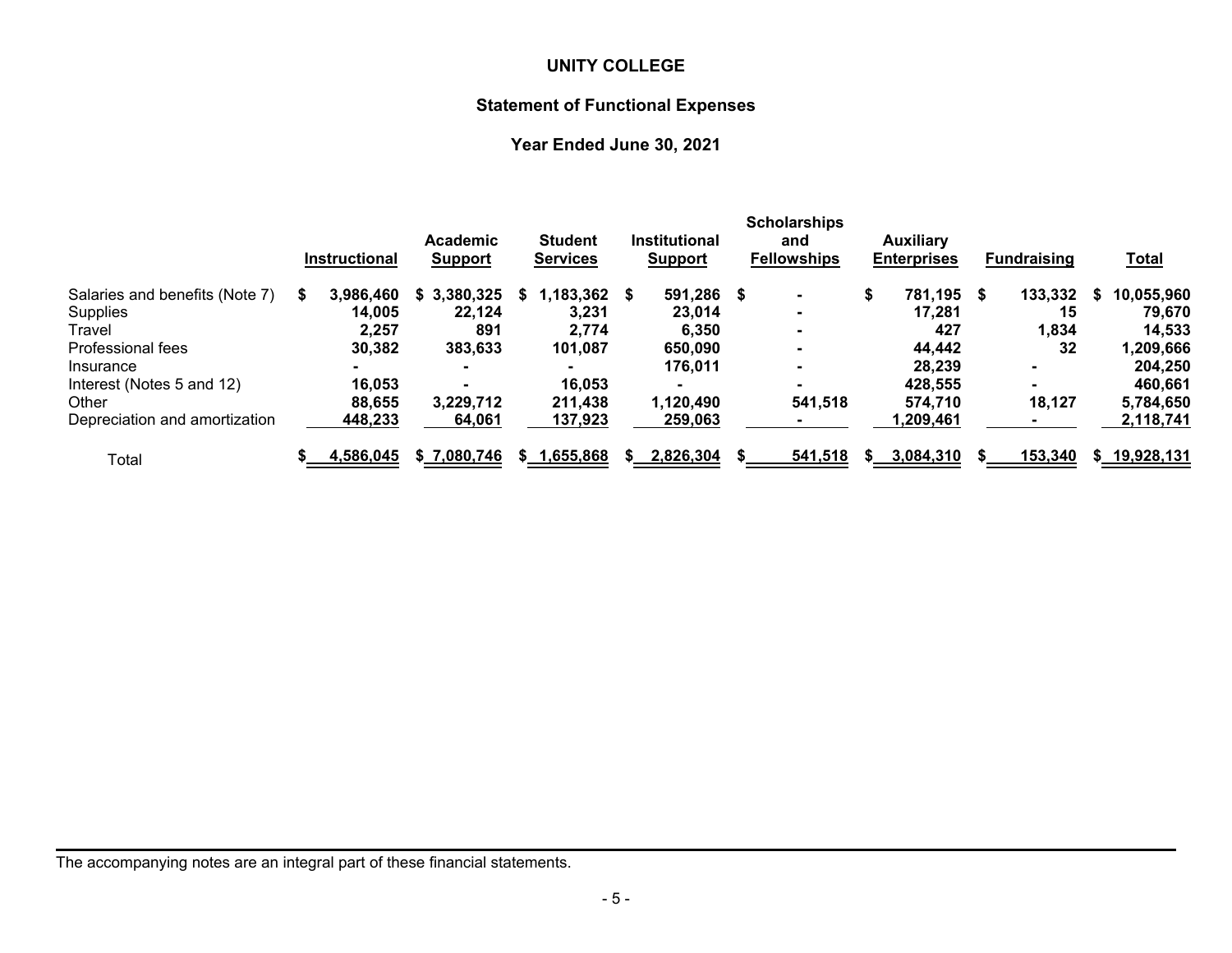# **Statement of Functional Expenses**

# **Year Ended June 30, 2020**

|                                | Instructional  | Academic<br><b>Support</b> |     | Student<br>Services |   | Institutional<br>Support | Scholarships<br>and<br><b>Fellowships</b> |   | Auxiliary<br>Enterprises |   | Fundraising              |   | <u>Total</u> |
|--------------------------------|----------------|----------------------------|-----|---------------------|---|--------------------------|-------------------------------------------|---|--------------------------|---|--------------------------|---|--------------|
| Salaries and benefits (Note 7) | 3,859,181<br>S | 2,566,883                  | SS. | 2,064,558           | S | $,953,114$ \$            | $\blacksquare$                            | S | .306.939                 | S | 174,817                  | S | 11,925,492   |
| Supplies                       | 61,307         | 13,124                     |     | 60,041              |   | 19,317                   | $\blacksquare$                            |   | 59.426                   |   | 612, ا                   |   | 214,827      |
| Travel                         | 72,805         | 32.182                     |     | 141,685             |   | 58.367                   | $\blacksquare$                            |   | 6.448                    |   | 11,005                   |   | 322,492      |
| Professional fees              | 122,666        | 180.127                    |     | 320,188             |   | 678,493                  | $\blacksquare$                            |   | 206.244                  |   | 8,062                    |   | 1,515,780    |
| Insurance                      |                |                            |     | $\blacksquare$      |   | 222,856                  | $\blacksquare$                            |   | 22,053                   |   | $\sim$                   |   | 244,909      |
| Interest (Notes 5 and 12)      | 16,901         |                            |     | 16,901              |   | $\overline{\phantom{0}}$ |                                           |   | 451.189                  |   | $\overline{\phantom{0}}$ |   | 484,991      |
| Other                          | 170,042        | 2,501,846                  |     | 553.151             |   | 757,729                  | 524.549                                   |   | 1.187.158                |   | 28,774                   |   | 5,723,249    |
| Depreciation and amortization  | 480,208        | 72,980                     |     | 148,302             |   | 210,826                  |                                           |   | ,275,150                 |   |                          |   | 2,187,466    |
| Total                          | 4,783,110      | 5,367,142                  | \$. | 3,304,826           |   | \$ 3,900,702             | 524,549                                   |   | 4,514,607                |   | 224,270                  |   | \$22,619,206 |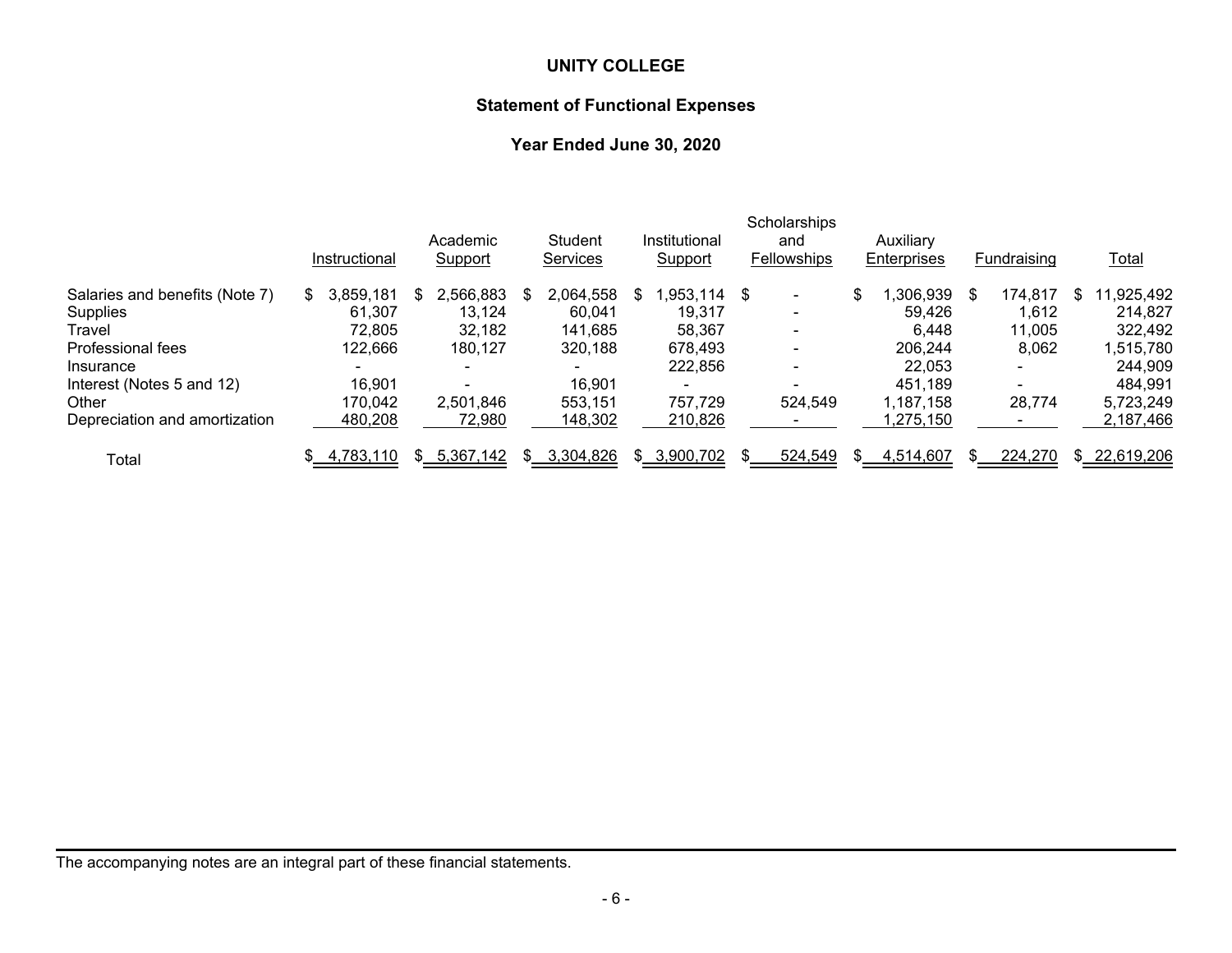# **Statements of Cash Flows**

# **Years Ended June 30, 2021 and 2020**

|                                                                                                |    | 2021                      | 2020             |
|------------------------------------------------------------------------------------------------|----|---------------------------|------------------|
| Cash flows from operating activities<br>Change in net assets                                   | \$ | 7,594,698                 | \$<br>(548, 553) |
| Adjustments to reconcile change in net assets to net cash                                      |    |                           |                  |
| provided by operating activities                                                               |    |                           |                  |
| Depreciation and amortization                                                                  |    | 2,118,741                 | 2,187,466        |
| Paycheck Protection Program note forgiveness<br>Gain on sale of land, buildings, and equipment |    | (3,024,200)<br>(200, 484) |                  |
| Net gain on investments                                                                        |    | (3,830,092)               | (698, 603)       |
| Contributions restricted for long-term purposes                                                |    |                           | (15,000)         |
| Decrease (increase) in                                                                         |    |                           |                  |
| Accounts and interest receivable                                                               |    | (389, 107)                | 146,692          |
| Inventories and other assets                                                                   |    | (348, 475)                | (106, 502)       |
| Contributions and grants receivable                                                            |    | 422,800                   | (368, 306)       |
| Student loans receivable                                                                       |    |                           | 57,030           |
| Federal funds and grants receivable                                                            |    | 862,789                   | (863, 299)       |
| Increase (decrease) in                                                                         |    |                           |                  |
| Accounts payable for operating activities, accrued liabilities, and<br>refundable advances     |    | 52,129                    | 102,537          |
| Student deposits and deferred revenue                                                          |    | 769,639                   | (278, 368)       |
| Interest rate swaps                                                                            |    | (548, 466)                | 793,088          |
| Net cash provided by operating activities                                                      |    | 3,479,972                 | 408,182          |
| Cash flows from investing activities                                                           |    |                           |                  |
| Proceeds from sale of land, buildings, and equipment                                           |    | 2,777,763                 |                  |
| Purchase of land, buildings, and equipment                                                     |    | (507, 894)                | (973, 706)       |
| Purchase of investments                                                                        |    | (10, 532, 485)            | (9,906,282)      |
| Proceeds from sale of investments                                                              |    | 10,377,827                | 10,750,846       |
| Net cash provided (used) by investing activities                                               |    | 2,115,211                 | (129, 142)       |
| Cash flows from financing activities                                                           |    |                           |                  |
| Contributions received restricted for long-term purposes                                       |    |                           | 15,000           |
| Proceeds from long-term borrowings                                                             |    |                           | 3,024,200        |
| Principal payments on long-term debt                                                           |    | (750, 733)                | (724, 114)       |
| Net cash (used) provided by financing activities                                               |    | (750, 733)                | 2,315,086        |
| Net increase in cash and cash equivalents                                                      |    | 4,844,450                 | 2,594,126        |
| Cash and cash equivalents, beginning of year                                                   |    | 5,907,080                 | 3,312,954        |
| Cash and cash equivalents, end of year                                                         |    | <u>10,751,530</u>         | 5,907,080        |
| Supplemental disclosure                                                                        |    |                           |                  |
| Cash and cash equivalents                                                                      | S  | 10,751,530                | \$<br>5,907,080  |
| Intermediate-term investments                                                                  |    | 4,053,452                 | <u>3,442,682</u> |
| Total cash, cash equivalents, and intermediate-term                                            |    | \$ 14,804,982             | 9,349,762        |
| investments per statements of financial position                                               |    |                           |                  |
| Noncash transactions                                                                           |    |                           |                  |
| Transfer of Perkins Loans to the Department of Education                                       |    |                           | 39,344           |
|                                                                                                |    |                           |                  |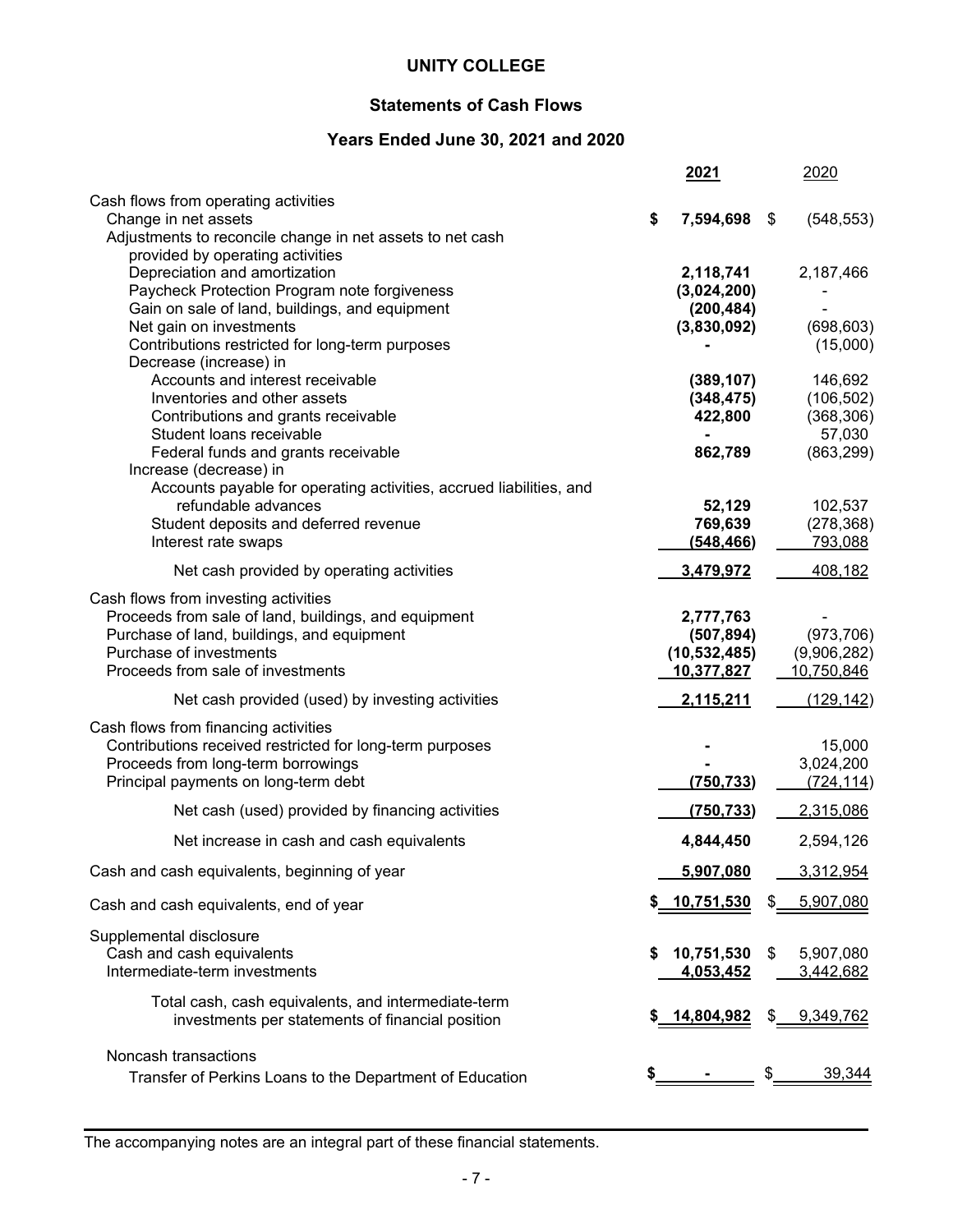## **Notes to Financial Statements**

## **June 30, 2021 and 2020**

## **Nature of Activities**

Unity College (the College) is a small, private college in rural Maine that provides dedicated, engaged students with a liberal arts education that emphasizes the environment and natural resources. Graduates of the College are prepared to be environmental stewards, effective leaders, and responsible citizens through active learning experiences within a supportive community.

#### **1. Summary of Significant Accounting Policies**

#### **Reporting Standard**

The College's financial statements have been prepared in accordance with U.S. generally accepted accounting principles (GAAP), which require the College to report the information regarding its financial position and activities according to the following net asset classifications:

> **Net assets without donor restrictions:** Net assets that are not subject to donorimposed restrictions and may be expended for any purpose in performing the primary objectives of the College. These net assets may be used at the discretion of the College's management and the Board of Trustees.

> **Net assets with donor restrictions:** Net assets subject to stipulations imposed by donors and grantors. Some donor restrictions are temporary in nature; those restrictions will be met by actions of the College or by the passage of time. Other donor restrictions are perpetual in nature, where by the donor has stipulated the funds be maintained in perpetuity.

Donor restricted contributions are reported as increases in net assets with donor restrictions. When a restriction expires, net assets are reclassified from net assets with donor restrictions to net assets without donor restrictions in the statement of activities.

#### **Estimates**

The preparation of financial statements in conformity with GAAP requires management to make estimates and assumptions that affect the reported amounts of assets and liabilities and disclosures of contingent assets and liabilities as of the date of the financial statements and the reported amounts of revenues and expenses during the reporting period. Actual results could differ from those estimates.

#### **Support With and Without Donor Restriction**

In accordance with Financial Accounting Standards Board (FASB) Accounting Standards Codification (ASC) Topic 958, *Not-for-Profit Entities*, the College reports contributions of cash or other assets, including unconditional promises to give, in the statement of activities when the cash, unconditional promise, or other assets are received. Unconditional promises to give are reported at their fair value, and an allowance for uncollectible promises is subsequently established when appropriate. Conditional promises to give are reported in the statement of activities when the conditions are met.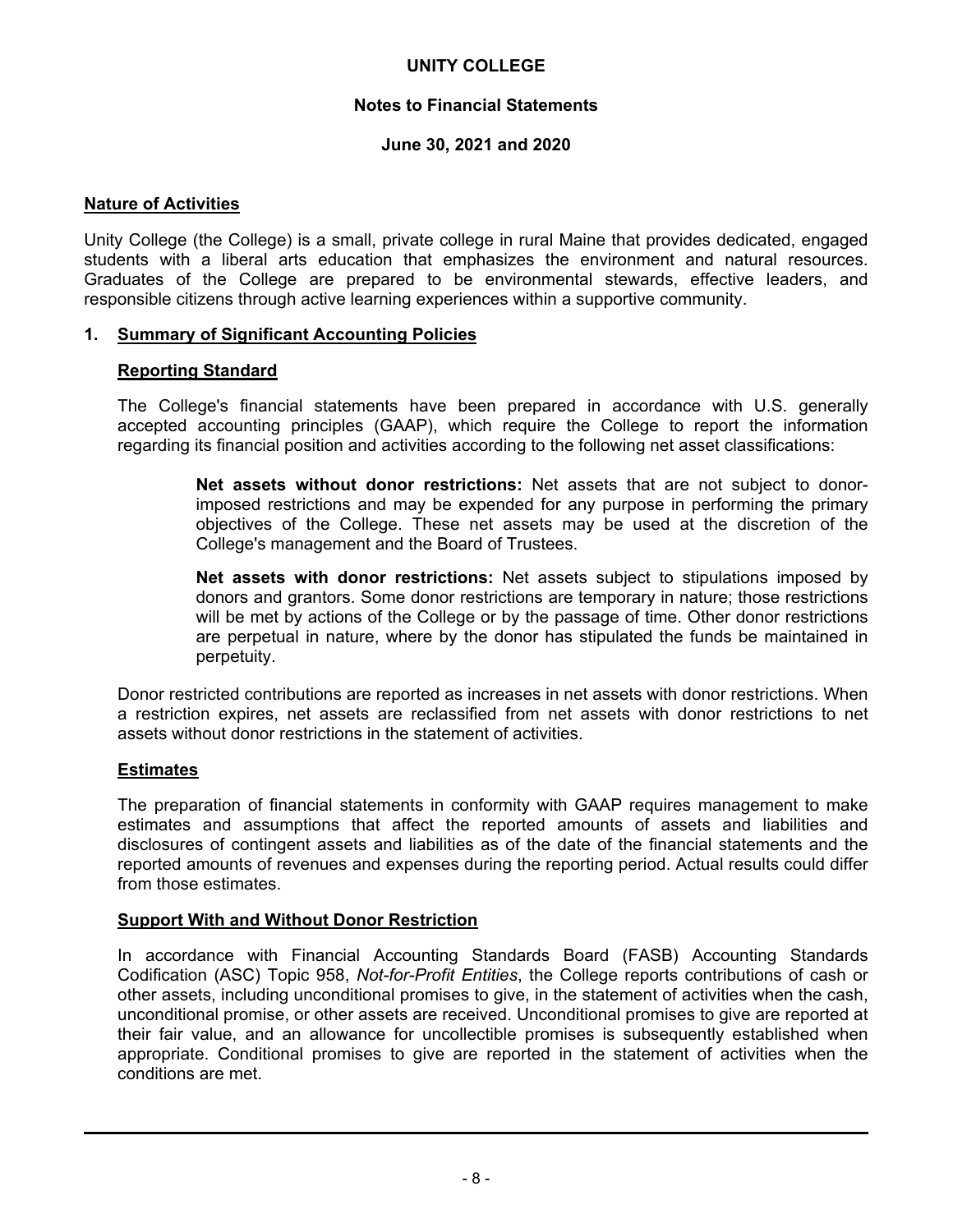# **Notes to Financial Statements**

#### **June 30, 2021 and 2020**

The College reports gifts of cash and other assets as support with donor restrictions if they are received with donor stipulations that limit use of the donated assets. When a donor restriction expires, that is, when a stipulated time restriction ends or purpose restriction is accomplished, net assets with donor restrictions are reclassified to net assets without donor restrictions and reported in the statement of activities as net assets released from restrictions.

The College reports gifts of land, buildings, and equipment as support without donor restrictions unless explicit donor stipulations specify how the donated assets must be used. Gifts of long-lived assets with explicit restrictions that specify how the assets are to be used and gifts of cash or other assets that must be used to acquire long-lived assets are reported as restricted support. The College reports expirations of donor restrictions when the donated or acquired long-lived assets are placed in service.

The College reports grants from federal and state granting authorities as restricted support when awarded. Upon expenditure of funds as stipulated by the terms of the underlying grants, net assets with donor restrictions are reclassified to net assets without donor restrictions and reported in the statement of activities as net assets released from restrictions.

#### **Cash and Cash Equivalents**

All liquid investments with an original maturity of three months or less, other than those held by custodians as part of the investment portfolio, are considered to be cash equivalents.

The College maintains its cash and certificates of deposit in bank deposit accounts which, at times, may exceed federally insured limits. The College has not experienced any losses in such accounts. The College believes it is not exposed to any significant risk with respect to these accounts.

#### **Land, Buildings, and Equipment**

Land, buildings, and equipment are stated at construction cost, acquisition cost, or fair value at the date of gift, less accumulated depreciation computed on a straight-line basis over the estimated useful lives of the assets. The College capitalizes assets with a cost of \$1,000 or greater and an estimated useful life greater than one year. Following is a summary of estimated useful lives by asset category:

|                                   | <b>Estimated Useful Lives (Years)</b> |
|-----------------------------------|---------------------------------------|
|                                   |                                       |
| Land improvements                 |                                       |
| <b>Buildings and improvements</b> | $7 - 30$                              |
| Furniture and equipment           | $3 - 5$                               |
| Vehicles                          | 5                                     |
| Library collection                |                                       |
| Other                             |                                       |
|                                   |                                       |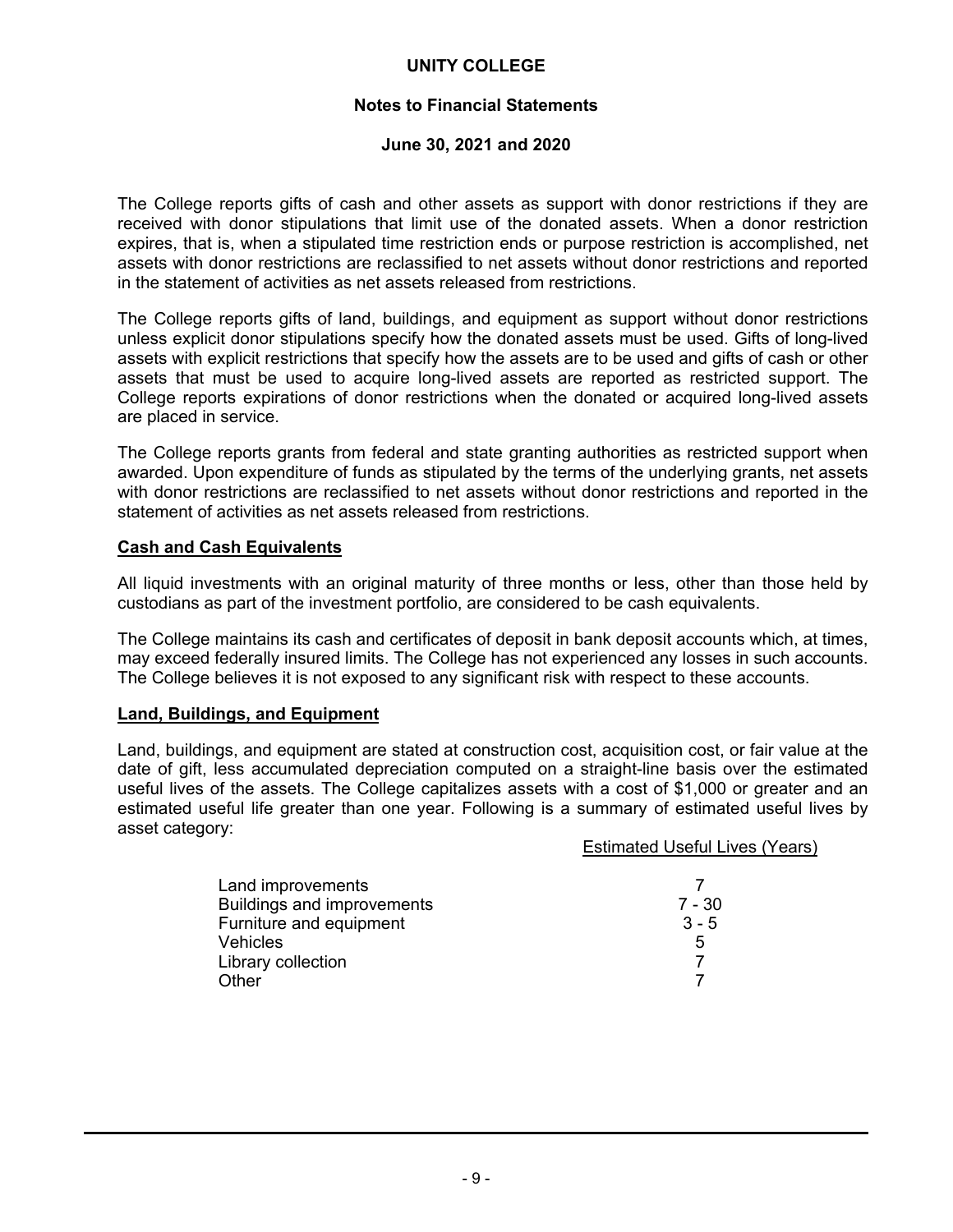# **Notes to Financial Statements**

# **June 30, 2021 and 2020**

#### **Investments**

Investments are carried at fair value. Fair values are based on quoted market prices, if available, or estimated using quoted market prices for similar securities.

Investment securities are exposed to various risks, such as interest rate, market, and credit risks. Due to the level of risk associated with certain investment securities and the level of uncertainty related to changes in the value of investment securities, it is at least reasonably possible that changes in value in the near term would materially affect the amounts reported in the statement of financial position and statement of activities.

#### **Interest Rate Swaps**

The College entered into interest rate swap agreements in conjunction with issuance of the bonds described in Note 5. The interest rate swap agreements are used to offset the variability of expected future cash flows due to the variable interest rates of the bond instruments. The swap notional amounts equal the outstanding principal balance of the bond instruments. The swaps terminate on December 18, 2030, December 19, 2029, and December 23, 2028, respectively. The College pays a fixed rate of 3.12%, 3.25%, and 3.74%, respectively, and receives a variable rate based on 65% of the 30-day London Interbank Offering Rate (LIBOR) Index plus 2.5%. The swaps are carried at fair value in the statement of financial position.

#### **Bond Issuance Costs**

Certain costs related to long-term debt such as accountants, attorneys, and underwriting fees are capitalized and amortized on a straight-line basis over the lives of the respective debt issues, which mature at various dates through December 2030. The unamortized deferred costs are presented as a reduction of the related long-term debt.

#### **Functional Allocation of Expenses**

The financial statements report certain categories of expenses that are attributable to one or more program or supporting functions of the College. Those expenses include depreciation and amortization, operations and maintenance, and interest. For these expenses, depreciation and amortization and operations and maintenance are allocated based on square footage and interest is allocated based on the use of the related debt proceeds.

#### **Income Taxes**

The College is a not-for-profit corporation as described in Section 501(c)(3) of the Internal Revenue Code (the Code) whereby only unrelated business income, as defined by Section 512(a)(1) of the Code, is subject to federal income tax.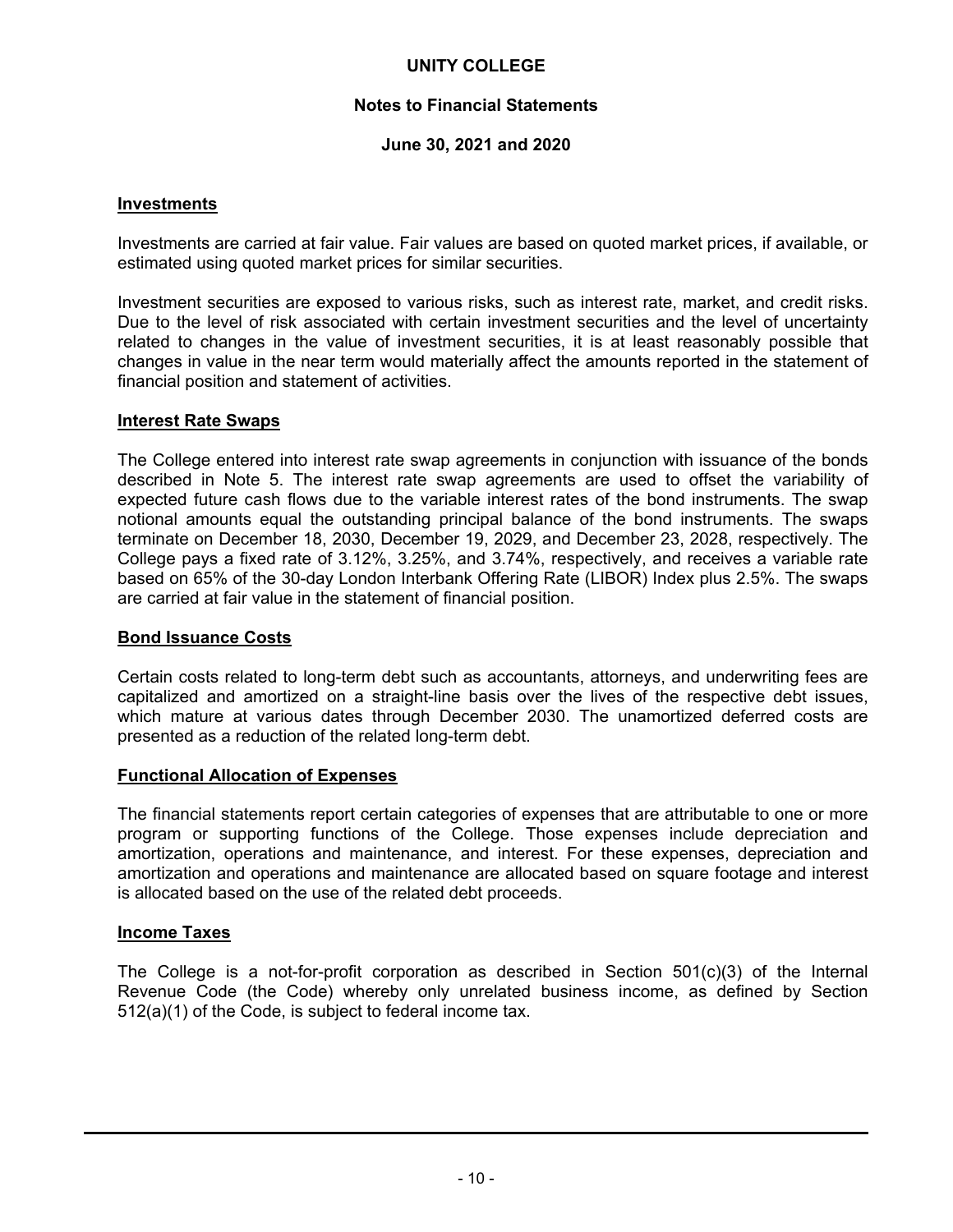## **Notes to Financial Statements**

# **June 30, 2021 and 2020**

#### **New Accounting Pronouncements**

As of July 1, 2020, the College retrospectively adopted provisions of FASB Accounting Standards Update (ASU) 2014-09, *Revenue from Contracts with Customers*, and related guidance (Topic 606). Topic 606 applies to exchange transactions with customers that are bound by contracts or similar arrangements and establishes a performance obligation approach to revenue recognition. As a result of the adoption of Topic 606, approximately \$127,000 has been reclassified from expenses to net revenues for the year ended June 30, 2020. There was no other significant impact as a result of this adoption.

#### **Accounts Receivable**

Student accounts receivable are carried at the unpaid balance of the original amount billed to students less an estimate made for doubtful accounts based on a review of all outstanding amounts. Management determines the allowance for doubtful accounts by regularly evaluating individual receivables and considering a student's financial condition and current economic conditions. Student accounts receivable are written off when deemed uncollectible. Recoveries of student accounts receivable previously written off are recorded when received.

#### **Revenue Recognition**

Net revenues consist primarily of undergraduate and graduate tuition, net of scholarships, and fees derived from courses taught by the College. A contract is entered into with a student and covers a course or semester. Revenue recognition begins once a student starts attending a course. Tuition revenue is recognized pro-rata over the applicable period of instruction. The College has elected the short-term contract exemption with respect to its performance obligations under its contracts with students as all such contracts have original terms of less than one year.

The College maintains an institutional tuition refund policy, which provides for all or a portion of tuition to be refunded if a student withdraws during stated refund periods. If a student withdraws at a time when only a portion, or none of the tuition is refundable, then in accordance with its revenue recognition policy, the College continues to recognize the tuition that was not refunded pro-rata over the applicable period of instruction. The College does not record revenue on amounts that may be refunded. However, for students that have taken out financial aid to pay their tuition and for which a return of such money to the Department of Education under Title IV is required as a result of his or her withdrawal, the College reassesses collectability for these students for the estimated revenue that will be returned.

Auxiliary revenues primarily include room and board fee revenues that are recognized over the period the services are provided.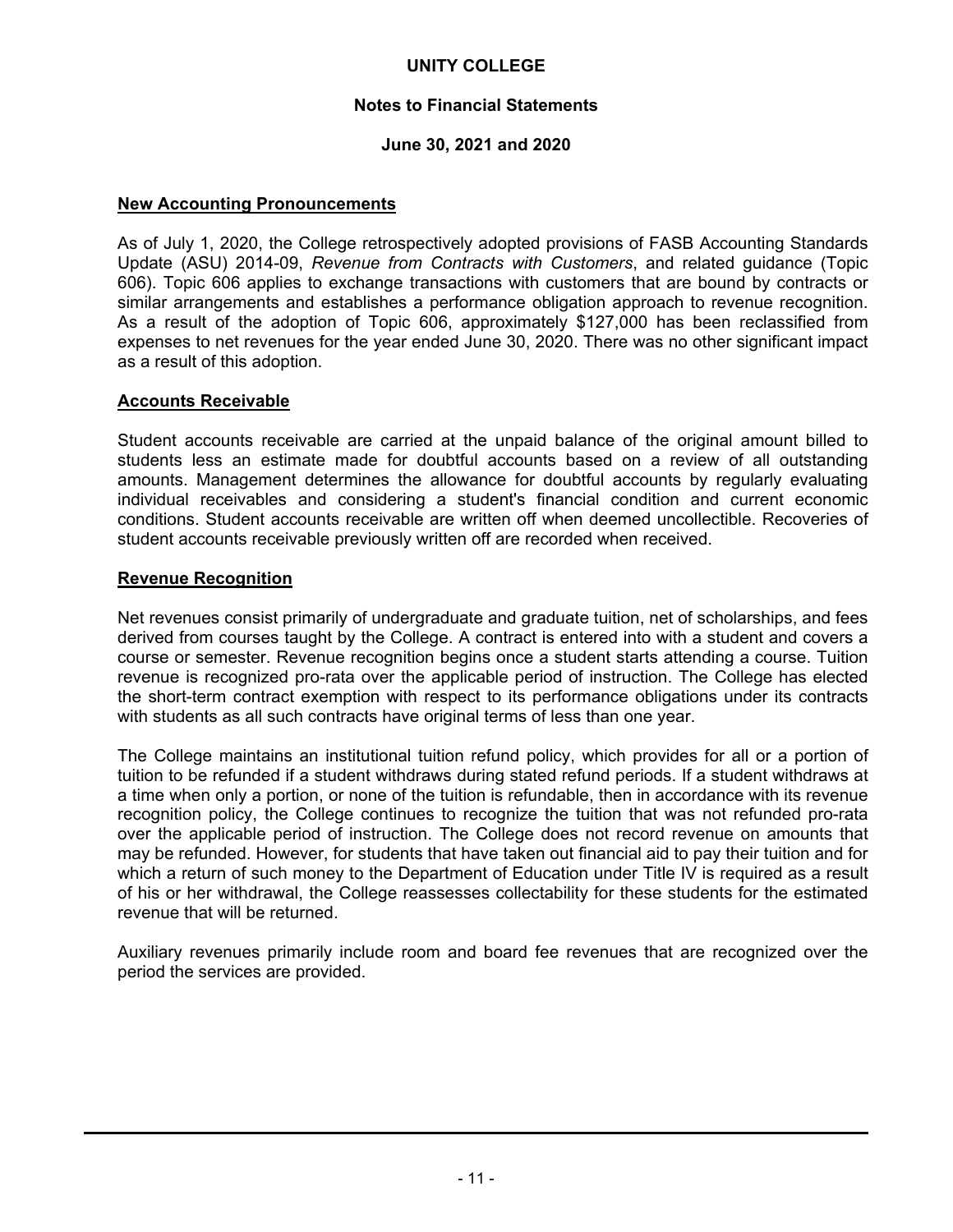# **Notes to Financial Statements**

#### **June 30, 2021 and 2020**

The College's accounts receivable represent unconditional rights to consideration from contracts with students; accordingly, accounts receivable are not recognized until the student starts attending a course and the revenue recognition process has commenced. Student billings occur in advance of the course start date, and are due prior to the start of the course, unless payment plans have been established. Included in each invoice to the student are all educational related items including tuition, net of scholarships, housing, educational materials, and fees.

The College's contract liabilities are reported as student deposits and deferred revenue in the statement of financial position. Such amounts represent the excess of tuition, fees, and other student payments billed over amounts recognized as revenue in the statement of activities. The College's educational programs have starting and ending dates that differ from its fiscal year-end. Therefore, at the end of each fiscal year, a portion of revenue from these programs is not yet earned.

#### **Uncertainties**

On March 13, 2020, the U.S. government declared a national state of emergency as a result of the global pandemic of COVID-19. Efforts were taken by national, state, and local governments to manage the spread of COVID-19 which included the temporary shutdown of businesses in many sectors and imposing limitations on travel and the size and duration of group meetings. While these mandates have gradually become less restrictive during the fiscal year 2021, most industry sectors are still experiencing disruption to business operations and may experience further impacts related to volatility in operations, investment returns, and reduced philanthropic support. Significant uncertainty still surrounds the duration of the pandemic and operational adjustments that must be made to accommodate guidance from the Center for Disease Control and Prevention, the potential economic ramifications, and further government actions to mitigate them. Therefore, management is not in a position to reasonably estimate the full financial impact and duration.

#### **Defalcation**

During the year ended June 30, 2020, the College identified a loss from defalcation which has been reflected in the statement of activities.

#### **Subsequent Events**

For purposes of the preparation of these financial statements in conformity with GAAP, the College has considered transactions or events occurring through January 20, 2022, which was the date that the financial statements were available to be issued.

Subsequent to June 30, 2021, the College entered into contracts with vendors for construction, enrollment services, food services, and additional technological implementation support. The construction contract entered into after June 30, 2021 represents costs for facilities of approximately \$2,600,000. The College entered into contracts for student recruitment services subsequent to year end for approximately \$8,325,500 through June 30, 2022. These contracts were entered into as part of the regular course of business.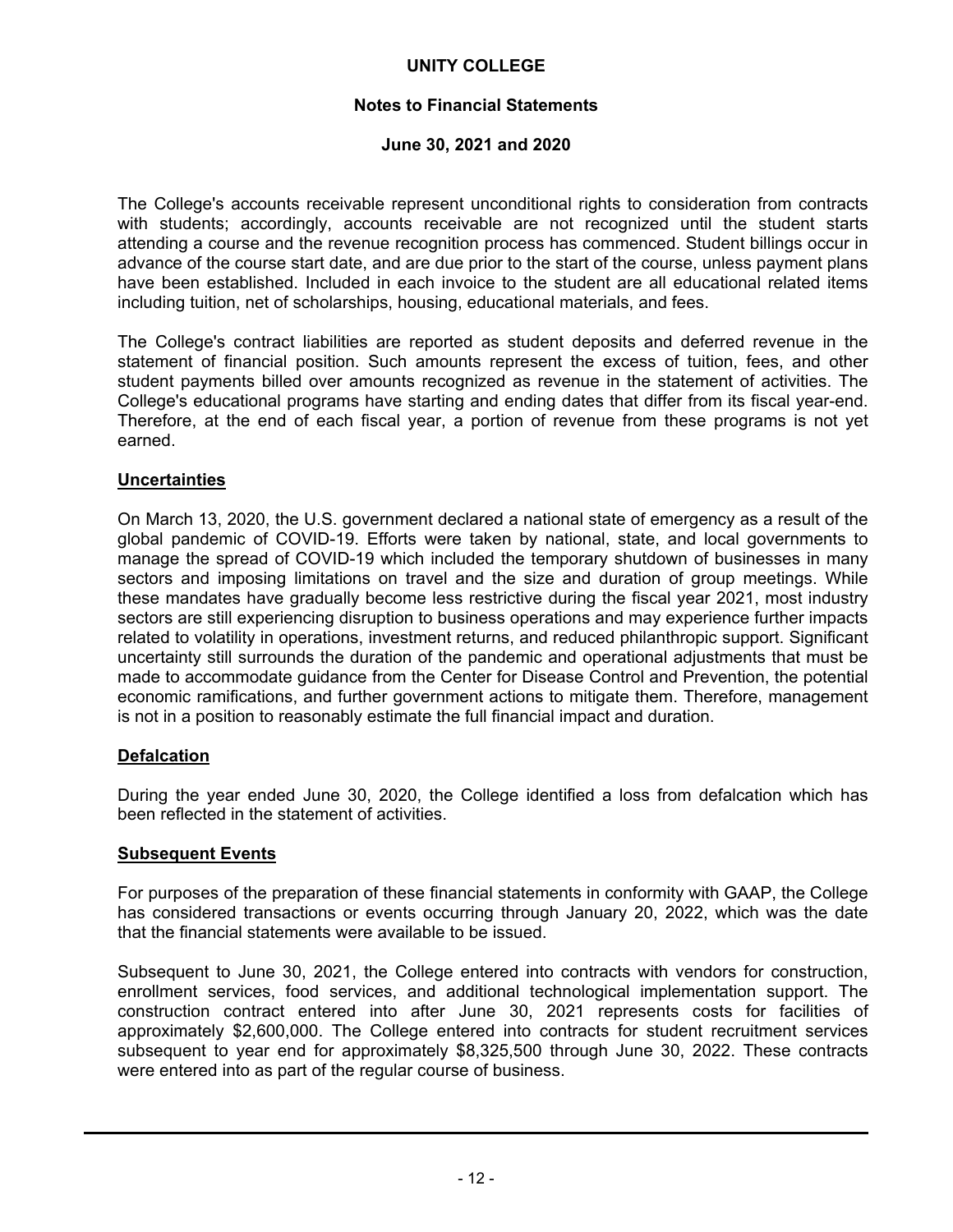# **Notes to Financial Statements**

# **June 30, 2021 and 2020**

# **2. Investments**

The fair values of investments at June 30 were as follows:

|                                                                                                                                          | 2021                                                                 | 2020                                                        |
|------------------------------------------------------------------------------------------------------------------------------------------|----------------------------------------------------------------------|-------------------------------------------------------------|
| Intermediate-term investments<br>U.S. Government and agencies<br>Mutual funds<br>Certificates of deposit<br>Corporate bonds              | \$<br>$205,625$ \$<br>1,813,701<br>403,767<br>1,630,359              | 430,120<br>1,360,828<br>1,651,734                           |
|                                                                                                                                          | \$ 4,053,452                                                         | \$ 3,442,682                                                |
| Long-term investments<br>Cash and money market funds<br>U.S. equities<br>Fixed income funds<br>International equity funds<br>Commodities | \$<br>$356,322$ \$<br>9,468,966<br>4,402,069<br>3,894,998<br>548,715 | 395,903<br>6,975,593<br>3,741,895<br>3,088,183<br>1,095,515 |
|                                                                                                                                          | \$18,671,070                                                         | \$15,297,089                                                |

The composition of endowment net assets, reported as long-term investments, by type of fund as of June 30, 2021 is as follows:

|                                                                      |   | <b>Without</b><br><b>Donor</b><br><b>Restrictions</b> | <b>With Donor</b><br><b>Restrictions</b> | Total                                |
|----------------------------------------------------------------------|---|-------------------------------------------------------|------------------------------------------|--------------------------------------|
| Donor-restricted endowment funds<br>Board-designated endowment funds | S | 631,991                                               |                                          | \$18,039,079 \$18,039,079<br>631,991 |
|                                                                      |   | 631,991                                               | \$18,039,079 \$18,671,070                |                                      |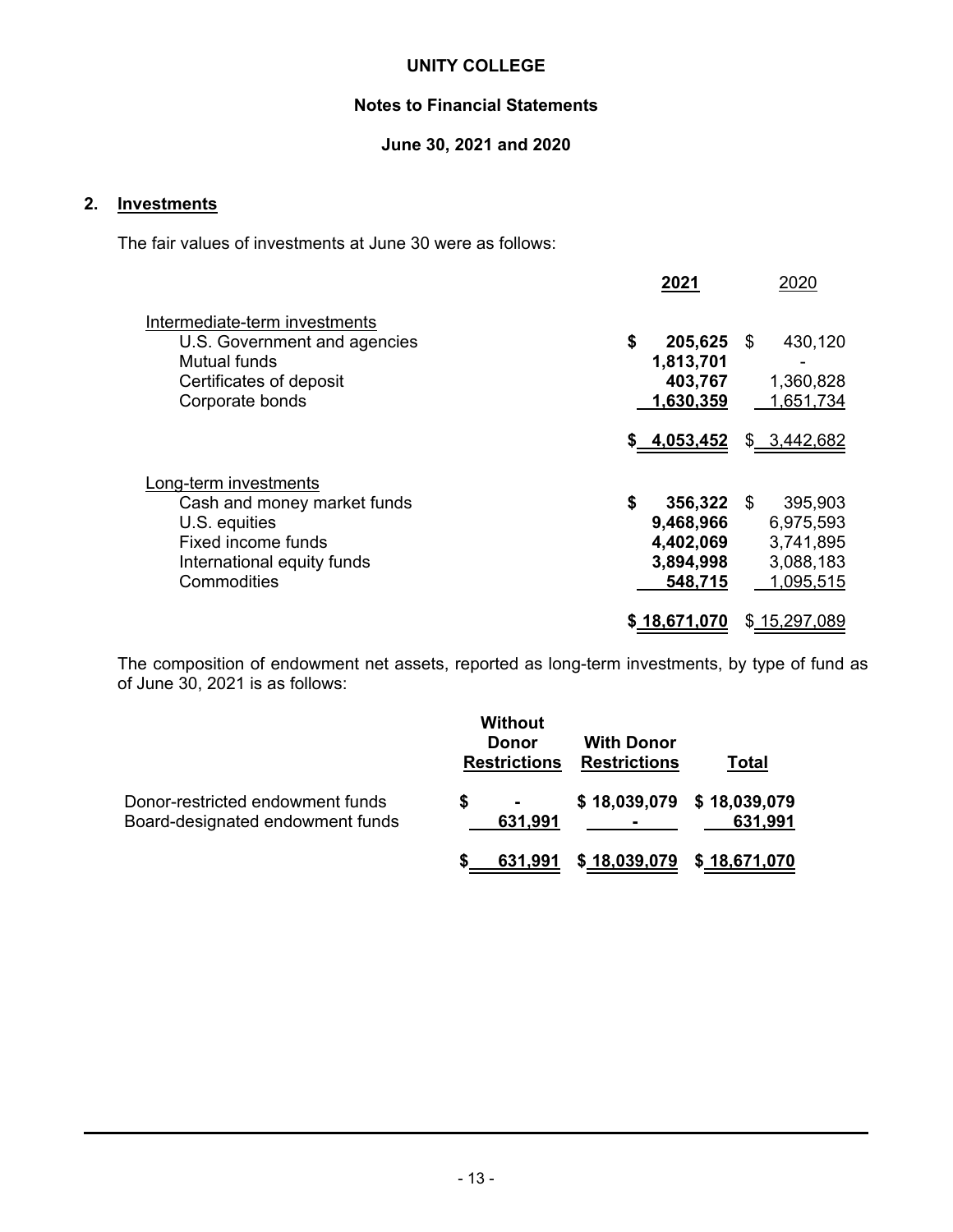# **Notes to Financial Statements**

#### **June 30, 2021 and 2020**

Changes in endowment net assets for the year ended June 30, 2021 are as follows:

|                                                      | <b>Without</b><br>Donor<br><b>Restrictions</b> | <b>With Donor</b><br><b>Restrictions</b> | <b>Total</b> |
|------------------------------------------------------|------------------------------------------------|------------------------------------------|--------------|
| Endowment net assets, beginning of year              | \$<br>491,640                                  | \$14,805,449                             | \$15,297,089 |
| Investment return, net                               | 140,351                                        | 3,969,222                                | 4,109,573    |
| Contributions                                        |                                                | 1,432                                    | 1,432        |
| Appropriation of endowment assets for<br>expenditure |                                                | (737, 024)                               | (737,024)    |
| Endowment net assets, end of year                    | 631,991                                        | \$18,039,079                             | \$18,671,070 |

The composition of endowment net assets, reported as long-term investments, by type of fund as of June 30, 2020 is as follows:

|                                                                      | Without<br>Donor<br><b>Restrictions</b> | With Donor<br><b>Restrictions</b> | Total   |
|----------------------------------------------------------------------|-----------------------------------------|-----------------------------------|---------|
| Donor-restricted endowment funds<br>Board-designated endowment funds | \$.<br>491,640                          | \$14,805,449 \$14,805,449         | 491,640 |
|                                                                      | 491.640                                 | \$14,805,449 \$15,297,089         |         |

Changes in endowment net assets for the year ended June 30, 2020 are as follows:

|                                                        |      | Without<br>Donor<br><b>Restrictions</b> | With Donor<br><b>Restrictions</b> | Total        |
|--------------------------------------------------------|------|-----------------------------------------|-----------------------------------|--------------|
| Endowment net assets, beginning of year                | - \$ | 463.895                                 | \$14,509,337                      | \$14,973,232 |
| Investment return, net                                 |      | 29,245                                  | 855,824                           | 885,069      |
| Contributions<br>Appropriation of endowment assets for |      |                                         | 15,000                            | 15,000       |
| expenditure                                            |      | (1,500)                                 | (574,712)                         | (576,212)    |
| Endowment net assets, end of year                      |      | 491,640                                 | \$14,805,449                      | \$15,297,089 |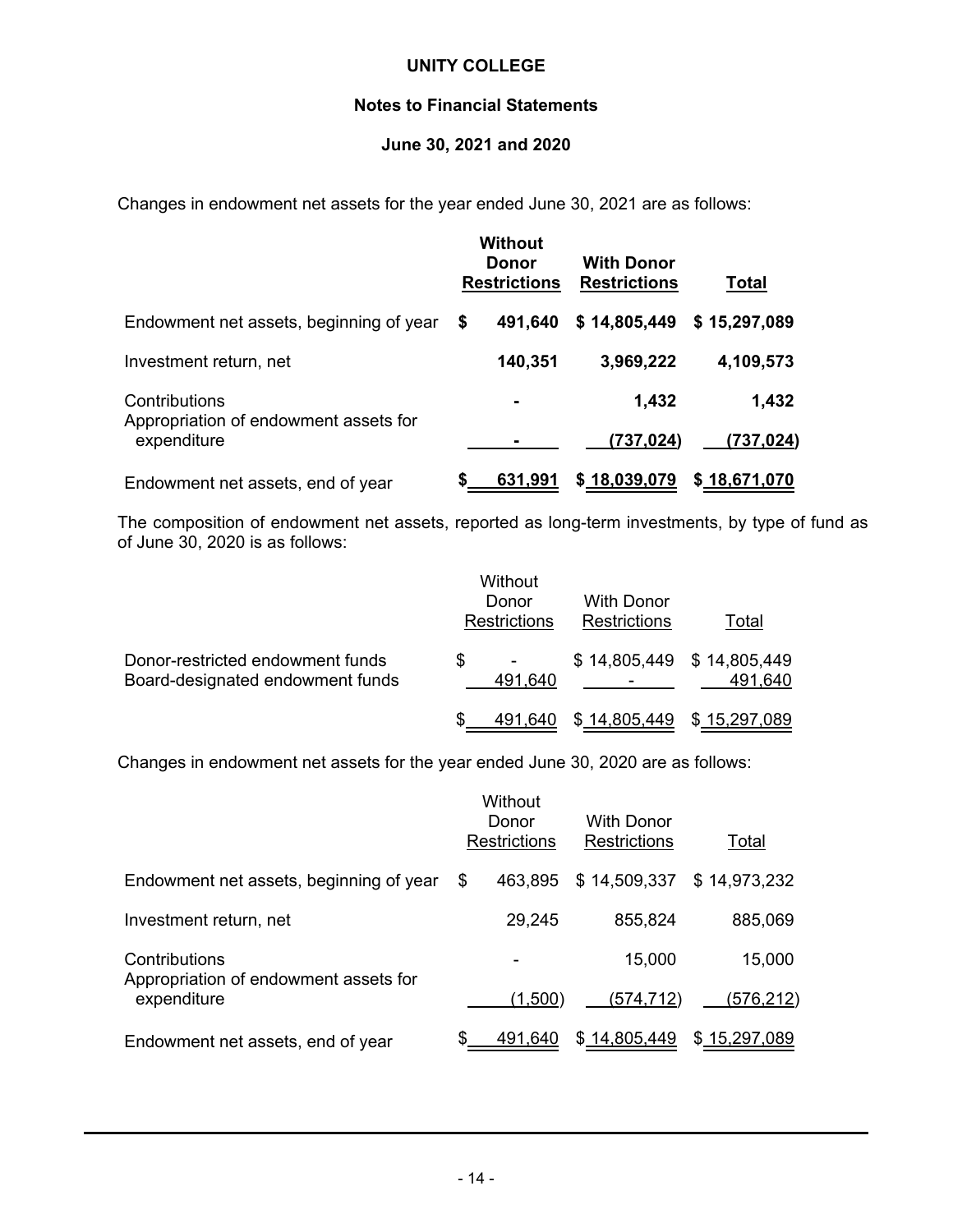#### **Notes to Financial Statements**

#### **June 30, 2021 and 2020**

The College has interpreted the State of Maine Uniform Prudent Management of Institutional Funds Act as requiring the preservation of the contributed value of the donor-restricted endowment funds absent explicit donor stipulations to the contrary. As a result of this interpretation, the College classifies as net assets of perpetual duration an amount equal to the aggregate value in dollars of (a) each perpetual duration donor-restricted endowment fund at the time it became an endowment fund, (b) each subsequent donation to the fund at the time the donation is made, and (c) each accumulation made pursuant to a direction in the applicable gift instrument at the time the accumulation is added to the fund. Accordingly, unless explicitly stated otherwise by the donor, realized and unrealized net appreciation in investments in donor-restricted endowment funds of perpetual duration is reported as net assets with donor restrictions until appropriated by the Board of Trustees for expenditure. Funds designated by the Board of Trustees to function as endowments are classified as net assets without donor restrictions.

The objective of the endowment fund is to preserve the real (inflation adjusted) purchasing power of assets and to provide relatively predictable and constant income for current use, in accordance with the spending policy. The intention of the spending policy is to maintain and grow the real value of the portfolio while funding any identified needs the Board of Trustees may specify. Absent extraordinary circumstances, the annual spending from the endowment asset base is limited to 4% of the three-year rolling average of the endowment's market value, calculated quarterly. Management fees and other applicable expenses are not included with the spending allocation. The College has a policy that permits spending from underwater funds (those whose fair value is less than the historic amounts of the contributions) depending on the degree to which the fund is underwater, unless specifically prohibited by the donor or relevant laws and regulations.

Under the College's investment policy, the total endowment fund shall be diversified both by asset class and within asset classes. Specifically, equity investments shall not be more than 75%, nor less than 50%, of the endowment. To encourage prudent asset diversification, no single stock (or convertible), at original cost, shall exceed 5% of the total endowment value. Developed and emerging international equity shall not exceed 30%. Fixed income shall not be less than 20%, nor greater than 40%, of the endowment. Except for government obligations guaranteed or backed by the U.S. Government, no single debt issuer shall exceed 5% of the total endowment value. Alternative investments shall not exceed 15% and cash shall not exceed 6% of the endowment portfolio.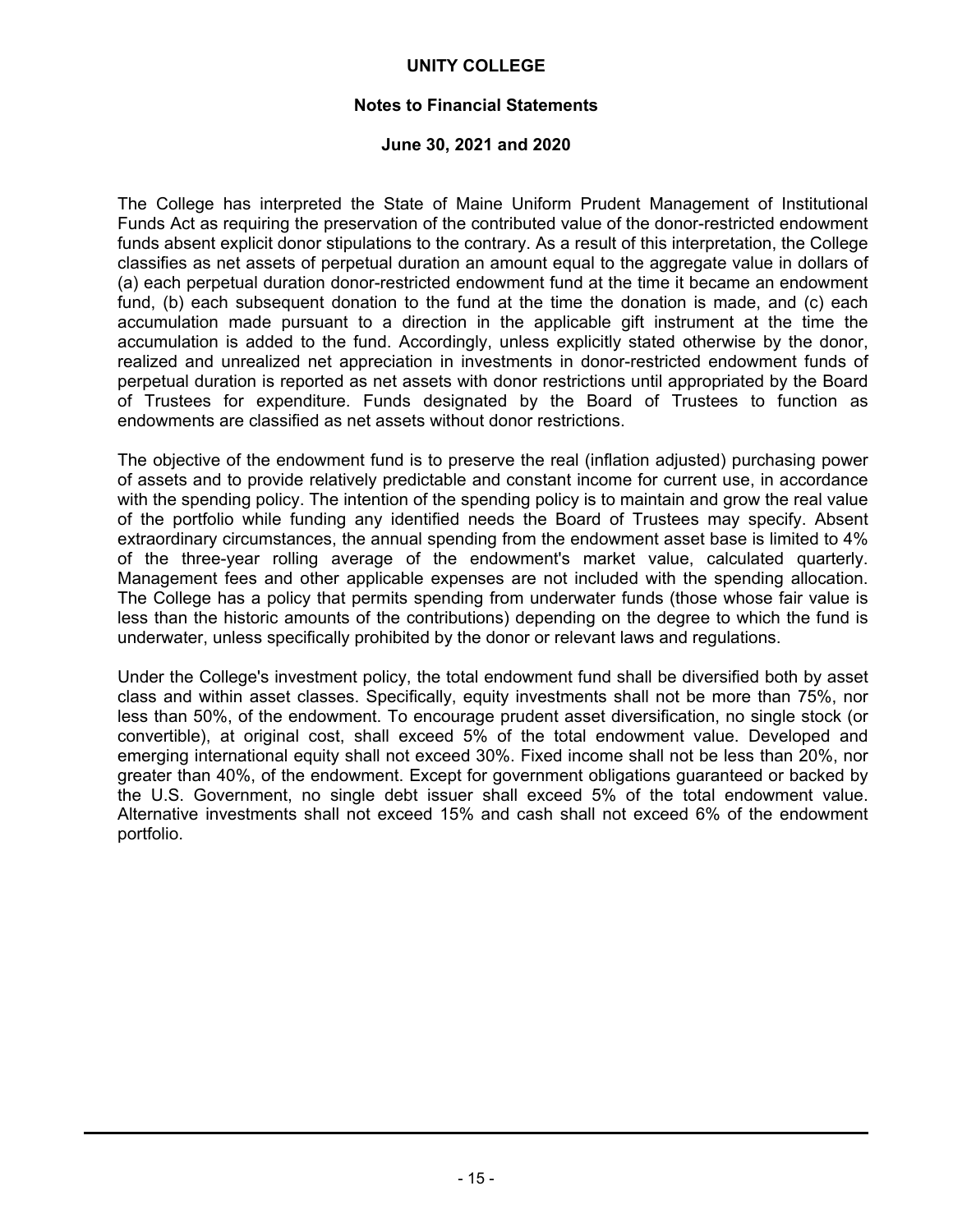# **Notes to Financial Statements**

# **June 30, 2021 and 2020**

# **3. Net Assets with Donor Restrictions**

Net assets with donor restrictions are available for the following:

|                                                                                                                                                                                                                                                                        | <u>2021</u>                                                                                   | 2020                                                                                          |
|------------------------------------------------------------------------------------------------------------------------------------------------------------------------------------------------------------------------------------------------------------------------|-----------------------------------------------------------------------------------------------|-----------------------------------------------------------------------------------------------|
| Purpose restricted<br>Scholarships<br>Sky Lodge<br>Endeavor<br>Davis Family Foundation<br>Davis Educational Foundation Grant<br>Other programs<br>Time restricted until board appropriated - appreciation on<br>perpetual endowment funds without purpose restrictions | \$<br>644,428<br>1,665,141<br>35,000<br>51,068<br>89,600<br>757,474<br>6,270,541<br>9,513,252 | \$<br>346,616<br>1,938,143<br>35,000<br>51,068<br>89,686<br>505,492<br>3,345,463<br>6,311,468 |
| Investment in perpetuity, the income from which is expendable<br>to support:<br>Scholarships<br>Field of Dreams and Unity Centre for the Performing Arts<br>Any activities of the College                                                                              | 970,875<br>150,000<br>10,121,015<br>11,241,890                                                | 955,230<br>150,000<br>10,119,493<br>11,224,723                                                |
| Land held with perpetual restrictions (Note 6)<br>Other                                                                                                                                                                                                                | 527,072<br>65,834                                                                             | 527,072<br>65,291                                                                             |
| Net assets held in perpetuity                                                                                                                                                                                                                                          | <u>11,834,796</u>                                                                             | <u>11,817,086</u>                                                                             |
| Total net assets with donor restrictions                                                                                                                                                                                                                               | 21,348,048                                                                                    | \$ 18,128,554                                                                                 |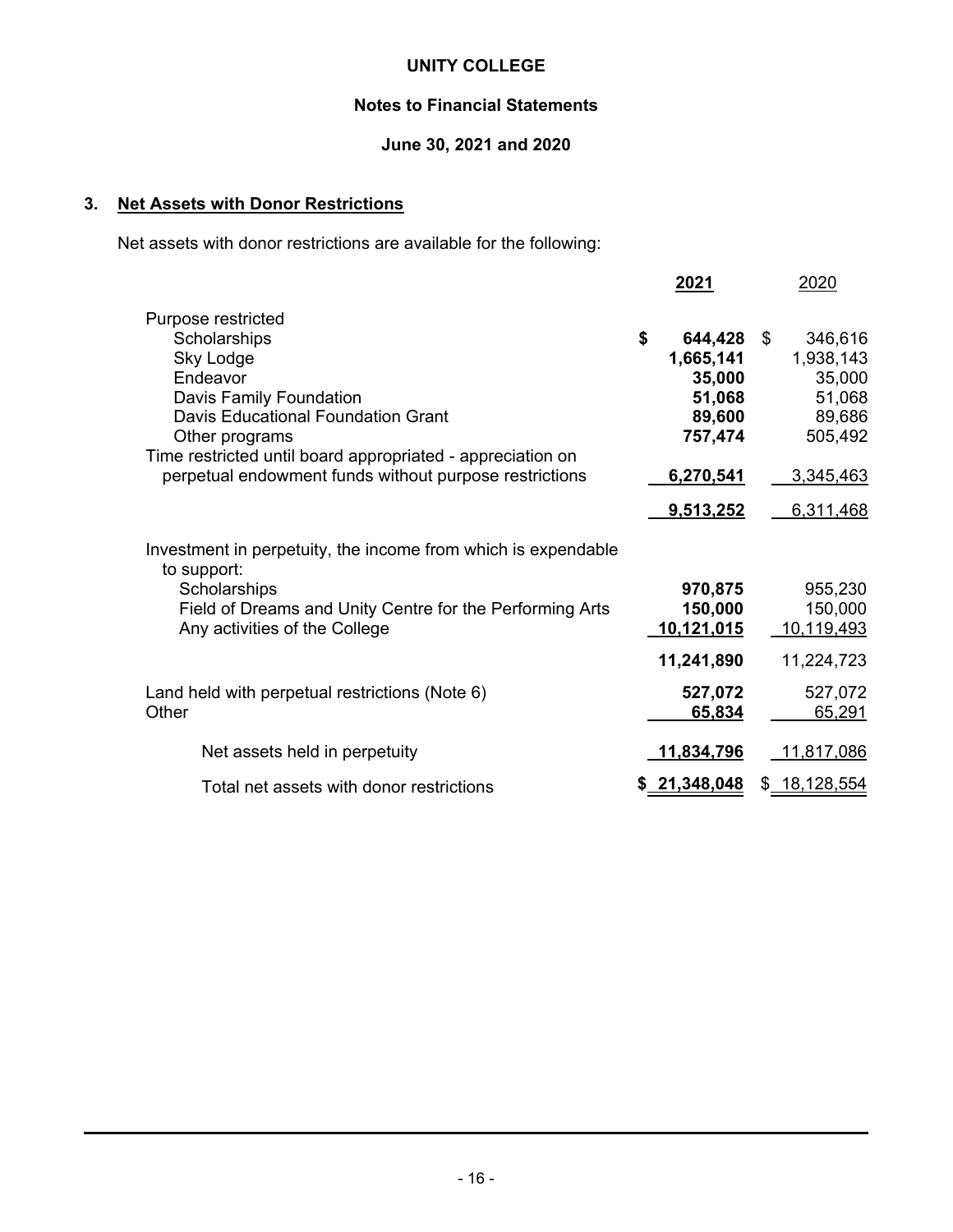# **Notes to Financial Statements**

# **June 30, 2021 and 2020**

# **4. Net Assets Released From Restrictions**

Net assets were released from donor or grantor restrictions by incurring expenses satisfying the restricted purposes as follows:

|    |                                                                                                                                                                                                                                                                                                                                 | 2021                                                             | 2020                                                                                              |
|----|---------------------------------------------------------------------------------------------------------------------------------------------------------------------------------------------------------------------------------------------------------------------------------------------------------------------------------|------------------------------------------------------------------|---------------------------------------------------------------------------------------------------|
|    | Scholarship and fellowship disbursements<br><b>Davis Educational Foundation Grant</b><br>Distance education<br>Maine space grant<br>Wood turtle grant<br><b>Higher Education Emergency Relief Funds</b><br>Appropriation of endowed assets<br>Sky Lodge<br>Various other program expenses                                       | \$<br>120,596<br>86<br>1,276,517<br>737,024<br>273,002<br>27,730 | \$<br>337,059<br>35,700<br>100,000<br>17,422<br>25,768<br>811,790<br>574,712<br>278,016<br>65,213 |
|    |                                                                                                                                                                                                                                                                                                                                 | \$ 2,434,955                                                     | \$ 2,245,680                                                                                      |
| 5. | <b>Borrowings</b>                                                                                                                                                                                                                                                                                                               |                                                                  |                                                                                                   |
|    | Long-term debt consists of the following:                                                                                                                                                                                                                                                                                       | 2021                                                             | 2020                                                                                              |
|    | Bangor Savings Bank; interest fixed at 1% unsecured<br>Paycheck Protection Program forgivable note payable,<br>forgiven during 2021.                                                                                                                                                                                            | \$                                                               | \$<br>3,024,200                                                                                   |
|    | Finance Authority of Maine Revenue Obligation Securities<br>Bond payable to bank; interest fixed at 3.25% (pursuant<br>to interest rate swap), amortized over 20 years, due in<br>monthly installments of \$28,932, including interest, with<br>balance due December 2029; collateralized<br>by<br>substantially all assets (1) | 3,719,597                                                        | 3,934,922                                                                                         |
|    | Finance Authority of Maine Revenue Obligation Securities<br>Bond payable to bank; interest fixed at 3.74% (pursuant<br>to interest rate swap), amortized over 20 years, due in<br>monthly installments of \$38,688, including interest, with<br>December 2028;<br>balance due<br>collateralized<br>by                           |                                                                  |                                                                                                   |
|    | substantially all assets (2)                                                                                                                                                                                                                                                                                                    | 4,615,166                                                        | 4,898,543                                                                                         |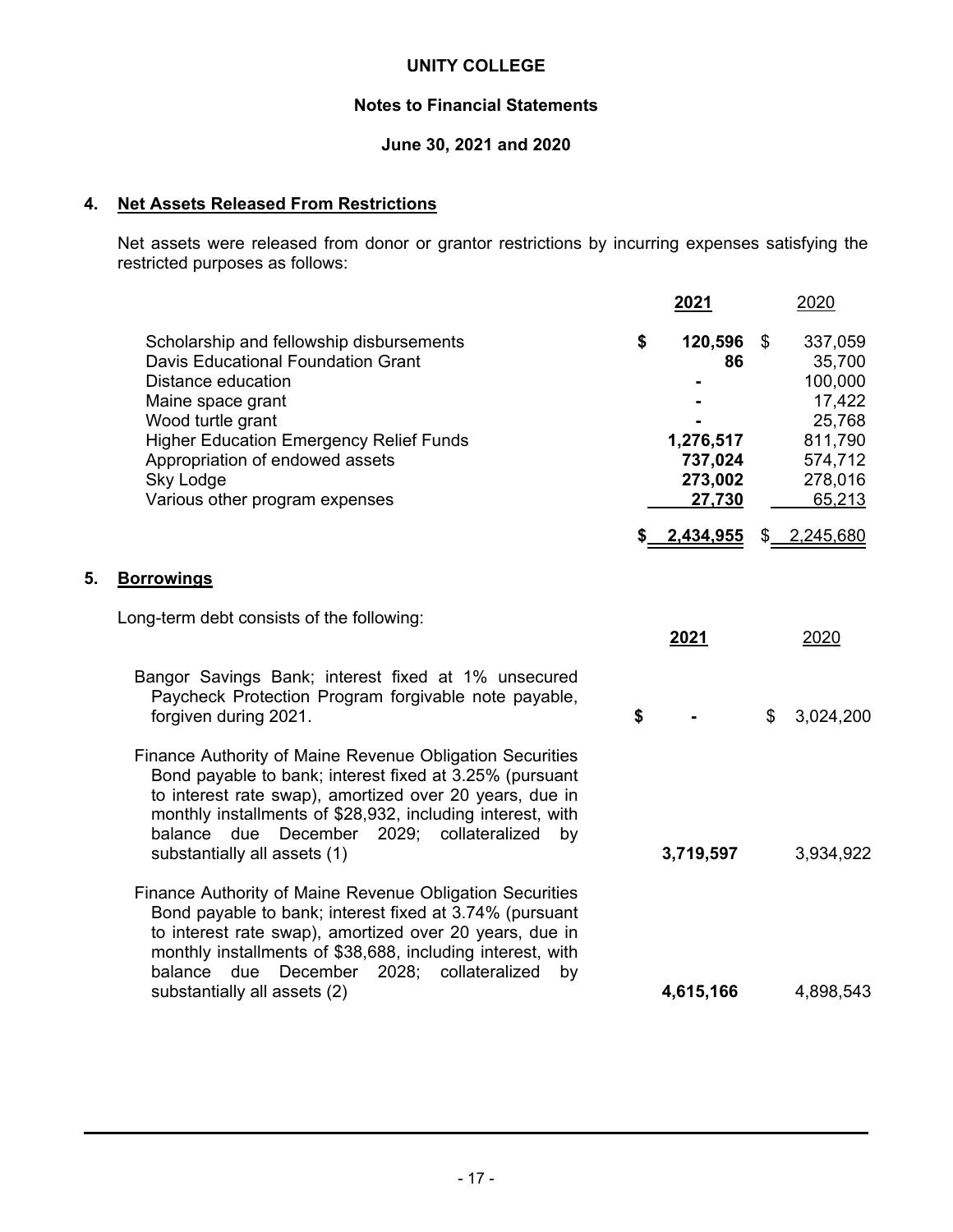# **Notes to Financial Statements**

# **June 30, 2021 and 2020**

|                                                                                                                                                                                                                                                                                                 | 2021                    | 2020                           |
|-------------------------------------------------------------------------------------------------------------------------------------------------------------------------------------------------------------------------------------------------------------------------------------------------|-------------------------|--------------------------------|
| Finance Authority of Maine Revenue Obligation Securities<br>Bond payable to bank; interest fixed at 3.12% (pursuant<br>to interest rate swap), amortized over 20 years, due in<br>monthly installments of \$33,776, including interest, with<br>balance due December 2030; collateralized<br>bv |                         |                                |
| substantially all assets (3)                                                                                                                                                                                                                                                                    | 4,708,001               | 4,960,032                      |
| Less bond issuance costs, net of amortization                                                                                                                                                                                                                                                   | 13,042,764<br>(123,778) | 16,817,697<br><u>(138,407)</u> |
| Long-term debt, net                                                                                                                                                                                                                                                                             | \$12,918,986            | 16,679,290                     |

- (1) The variable interest rate is equal to 65% of the 30-day LIBOR plus 2.5%. The interest rate is repriced monthly to an effective rate of 3.25% via an interest rate swap (Note 1).
- (2) The variable interest rate is equal to 65% of the 30-day LIBOR plus 2.5%. The interest rate is repriced monthly to an effective rate of 3.74% via an interest rate swap (Note 1).
- (3) The variable interest rate is equal to 65% of the 30-day LIBOR plus 2.5%. The interest rate is repriced monthly to an effective rate of 3.12% via an interest rate swap (Note 1).

Maturities of long-term debt for the next five years are as follows:

| Year Ending | Amount  |  |  |  |
|-------------|---------|--|--|--|
| 2022        | 777,000 |  |  |  |
| 2023        | 804,000 |  |  |  |
| 2024        | 831,000 |  |  |  |
| 2025        | 861,000 |  |  |  |
| 2026        | 891,000 |  |  |  |

During 2020, the College qualified for and received a loan pursuant to the Paycheck Protection Program (PPP), a program implemented by the U.S. Small Business Administration (SBA) under the Coronavirus Aid, Relief, and Economic Security (CARES) Act, in the amount of \$3,024,200. The PPP provides funds to pay up to 24 weeks of payroll and other specified costs, and forgiveness of the loan is dependent upon compliance with this and other terms and conditions of the CARES Act. The College applied for and was granted forgiveness during 2021. The revenue from loan forgiveness is included in the statement of activities and represented 11% of total revenue for the College during the year ended June 30, 2021. Forgiveness is subject to the sole approval of the SBA.

The SBA has indicated it will review PPP loans in excess of \$2,000,000 to determine whether the organization can support the good-faith certification made when applying for the PPP that economic uncertainty made the loan request necessary to support ongoing operations. The PPP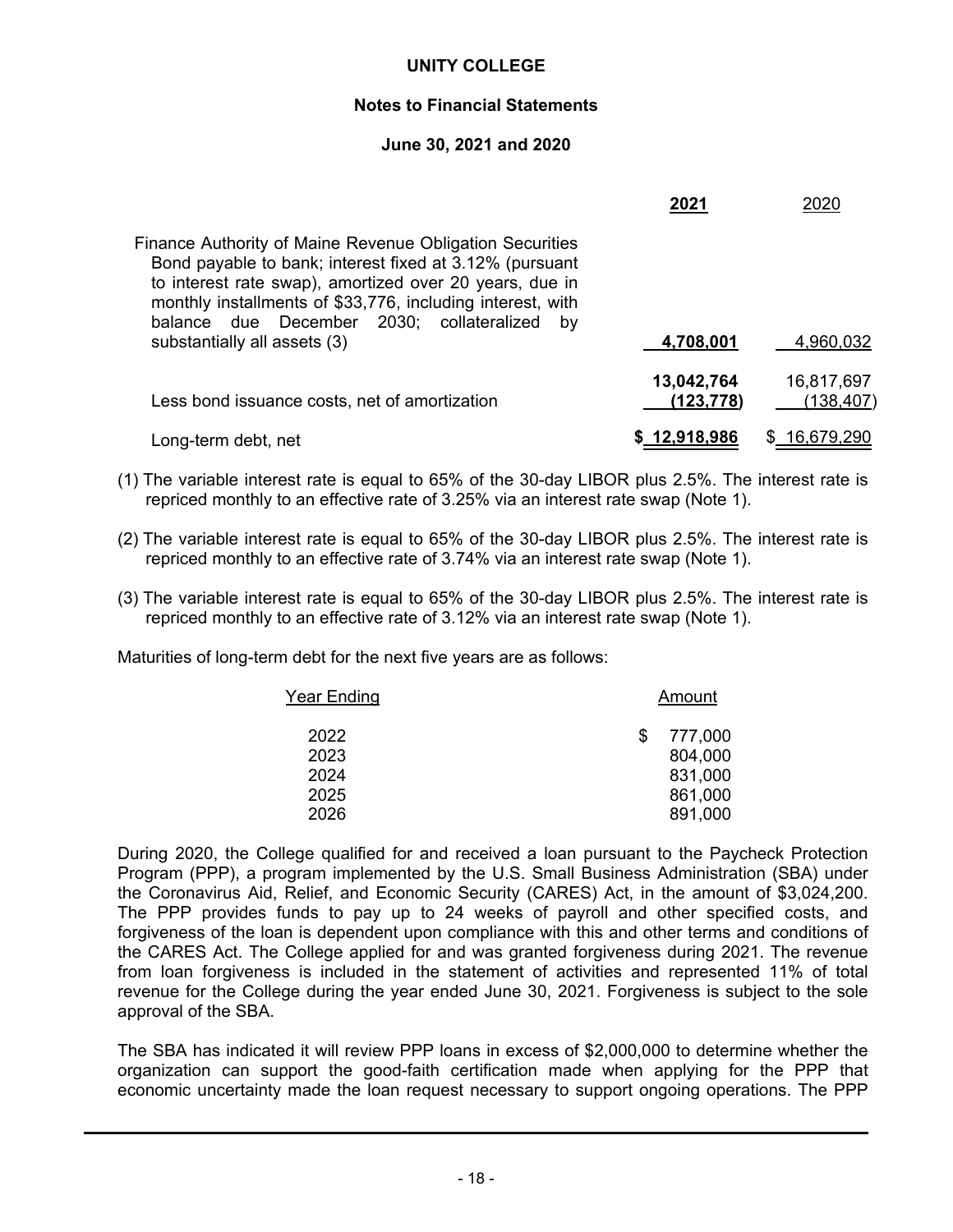# **Notes to Financial Statements**

#### **June 30, 2021 and 2020**

loan forgiveness is subject to SBA review for six years from the date of loan forgiveness. Management believes there is sufficient evidence to support the College's necessity of the PPP to support ongoing operations due to the economic uncertainty at the time of the loan application. Any difference between amounts previously estimated to be forgiven and amounts subsequently determined to be forgiven will be reflected in the year that such amounts become known.

The loan agreements contain various covenants regarding such items as submission of financial statements and budgets, permitted dispositions and acquisitions of property, additional debt, and meeting certain debt coverage financial ratios.

The College has available an unsecured line of credit in the amount of \$750,000. The line bears interest at prime less 0.25%, with a floor of 3.25%, and expires in March 2022. There were no advances under this line at June 30, 2021 or 2020.

The College has an available reducing revolver in the amount of \$3,500,000. This revolver is collateralized by the College's investment portfolio, an assignment of \$1,000,000 deposit account, and a security interest in all business assets. No amounts were extended on the revolver as of June 30, 2021.

#### **6. Land, Buildings, and Equipment**

Land, buildings, and equipment consist of:

|                                   | 2021            | 2020           |
|-----------------------------------|-----------------|----------------|
| Land and improvements             | 3,213,045<br>\$ | 3,730,395<br>S |
| <b>Buildings and improvements</b> | 32,960,339      | 34,873,283     |
| Furniture and equipment           | 9,687,547       | 9,450,342      |
| <b>Vehicles</b>                   | 1,267,052       | 1,267,052      |
| Library collection                | 799,671         | 799,671        |
| Other                             | 59,555          | 59,555         |
| Construction in progress          | 205,378         | 313,869        |
|                                   | 48,192,587      | 50,494,167     |
| Less accumulated depreciation     | 25,943,229      | 24,051,253     |
|                                   | \$22,249,358    | \$26,442,914   |

In a prior year, the College received a gift of land, buildings, equipment, and other assets valued at \$1,631,690. As the assets are subject to a right of first offer agreement between the College and a third-party beneficiary, the value of land and other non-depreciable assets of \$408,100 is included in net assets of perpetual duration. Per the terms of this agreement, if the College desires to transfer the assets, the College must first offer to give the assets to the third-party beneficiary at no cost. If the third-party beneficiary waives the offer, and the College sells the land and buildings, all net proceeds will (a) add to the \$150,000 endowment the donor established at the date of the gift to support ongoing maintenance of the property, if the sale is of less than all the land and buildings, or (b) be paid to the third-party beneficiary if all the land and buildings are sold. If the College sells the equipment and other assets, it is entitled to retain the net proceeds.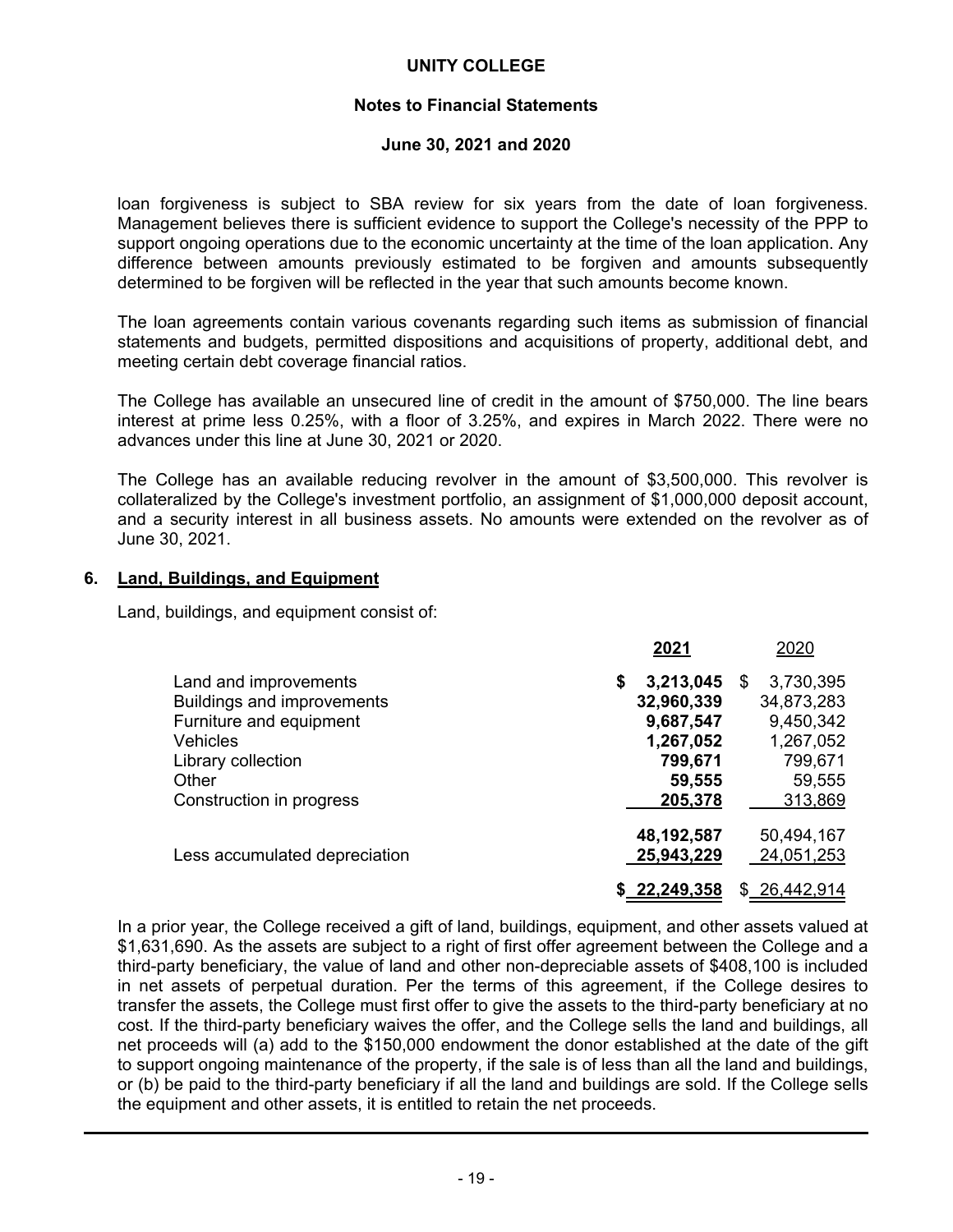# **Notes to Financial Statements**

#### **June 30, 2021 and 2020**

In 2018, the College received a gift of land, buildings, and furniture and equipment. The assets were recorded at fair market value at the date of the gift. The land, buildings, and furniture and equipment were valued at \$400,000, \$1,350,000, and \$722,150, respectively. Per the terms of the agreement, the College is not permitted to sell, transfer, or convey, any asset with an aggregate inventory value of \$5,000 or more within the next five years. As the assets are subject to these donor restrictions, the value of the gift is included in net assets with donor restrictions, net of accumulated depreciation.

Net assets with donor restrictions also include a donated land parcel initially valued at \$76,472. Proceeds from any sale of the land must be maintained as a perpetual endowment fund to provide scholarships to students at the College who are pursing a degree in sustainable agriculture.

Net assets with donor restrictions also include a donated land parcel initially valued at \$42,500 which the College is not permitted to sell.

#### **7. Retirement Plans**

The College has established a tax deferred annuity plan with the Teachers Insurance and Annuity Association and College Retirement Equities Fund. All regular full and part-time employees and faculty who work a minimum of 1,000 hours per year are eligible to participate in the plan on a voluntary basis. Contributions to the plan, provided contributions are made by participants at a minimum of 3% of gross wages, are made by the College at 6% of the participant's gross wages in 2021 and 2020. Plan expense was \$346,716 and \$460,200 for 2021 and 2020, respectively.

The College sponsors a 457(b) deferred compensation retirement plan for the Executive Director. The plan assets and related plan liability are included in the statement of financial position as part of inventories and other assets and accounts payable and accrued liabilities for \$171,299.

#### **8. Commitments and Contingencies**

As is common practice in the field of higher education, the College has various employment contracts with faculty and administrators. Prior to June 30, 2021, certain faculty members continue to be paid throughout the summer months for services rendered prior to June 30. Accordingly, these accruals, as well as other employee related accruals, are included in accrued liabilities in the statement of financial position.

The College is involved in litigation arising in the normal course of business. After consultation with legal counsel, management estimates these matters will be resolved without material adverse effect to the College's future financial position or results of operations.

#### **9. Related Party Transactions**

An officer of the College was employed by a firm the College has engaged to provide legal services. During 2021, the College incurred approximately \$215,000 in legal expenditures with this firm.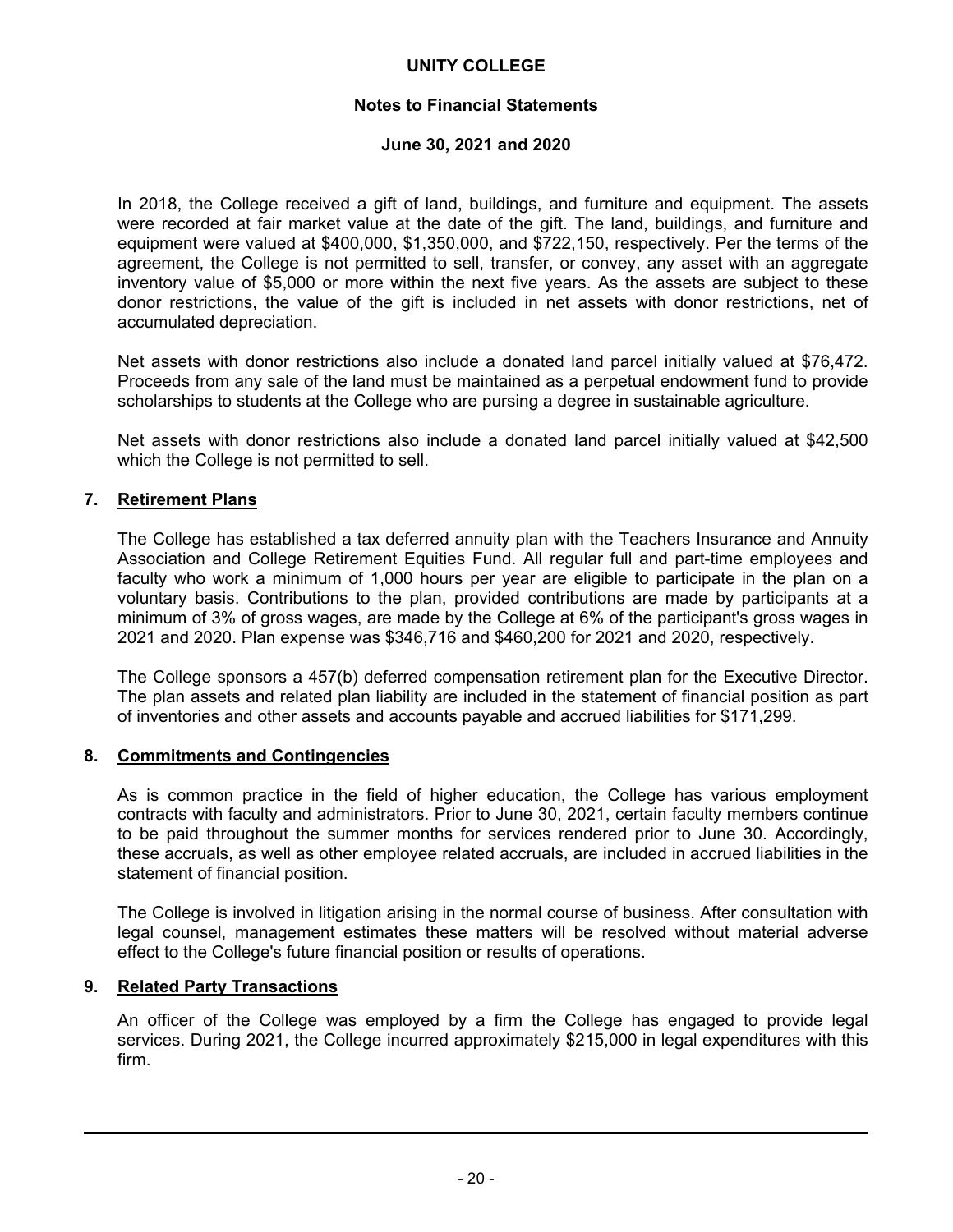# **Notes to Financial Statements**

# **June 30, 2021 and 2020**

# **10. Asset Retirement Obligation**

The College has evaluated its facilities and has determined that certain buildings contain asbestos, resulting in a conditional asset retirement obligation if the buildings are renovated or razed. The College has recorded a liability for these costs to the extent it plans to undertake activities that will require abatement of asbestos. The related cost has been capitalized in land, buildings, and equipment and is being depreciated over the estimated number of years until abatement. The College has not accrued any remaining asbestos removal obligation as its fair value cannot be reasonably estimated due to the conditional nature of the obligation.

# **11. Fair Value**

ASC Topic 820, *Fair Value Measurement*, defines fair value as the exchange price that would be received for an asset or paid to transfer a liability (an exit price) in the principal or most advantageous market for the asset or liability in an orderly transaction between market participants on the measurement date. ASC Topic 820 also establishes a fair value hierarchy which requires an entity to maximize the use of observable inputs and minimize the use of unobservable inputs when measuring fair value. The standard describes three levels of inputs that may be used to measure fair value:

- Level 1: Quoted prices (unadjusted) for identical assets or liabilities in active markets that the entity has the ability to access as of the measurement date.
- Level 2: Significant observable inputs other than Level 1 prices, such as quoted prices for similar assets or liabilities, quoted prices in markets that are not active, and other inputs that are observable or can be corroborated by observable market data.
- Level 3: Significant unobservable inputs that reflect an entity's own assumptions about the assumptions that market participants would use in pricing an asset or liability. The College did not have any level 3 investments as of June 30, 2021 and 2020.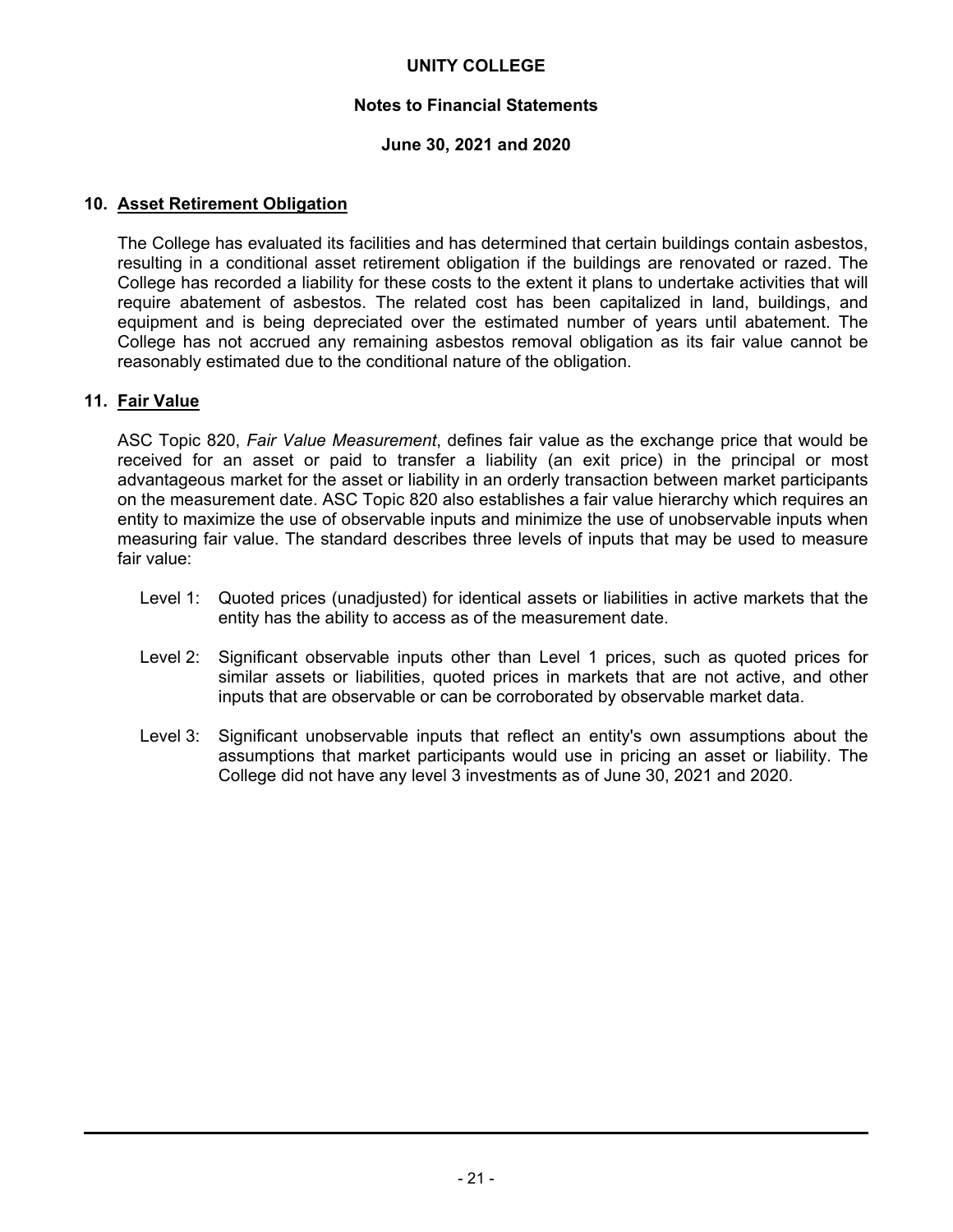# **Notes to Financial Statements**

# **June 30, 2021 and 2020**

Assets and liabilities measured at fair value on a recurring basis at June 30, 2021 are summarized below:

|                              | <b>Fair Value</b> |      | Quoted<br><b>Prices in</b><br><b>Active</b><br><b>Markets for</b><br><b>Identical</b><br><b>Assets</b><br>(Level 1) |      | <b>Significant</b><br><b>Other</b><br><b>Observable</b><br><b>Inputs Using</b><br>the Market<br>Approach<br>(Level 2) |
|------------------------------|-------------------|------|---------------------------------------------------------------------------------------------------------------------|------|-----------------------------------------------------------------------------------------------------------------------|
| Assets                       |                   |      |                                                                                                                     |      |                                                                                                                       |
| Cash and money market funds  | \$<br>356,322     | - \$ | 356,322                                                                                                             | - \$ |                                                                                                                       |
| U.S. Government and agencies | 205,625           |      | 205,625                                                                                                             |      |                                                                                                                       |
| Corporate bonds              | 1,630,359         |      | 1,337,422                                                                                                           |      | 314,312                                                                                                               |
| Fixed income funds           | 4,402,069         |      | 4,402,069                                                                                                           |      |                                                                                                                       |
| International equity funds   | 3,894,998         |      | 3,894,998                                                                                                           |      |                                                                                                                       |
| U.S. equities                | 9,468,966         |      | 9,468,966                                                                                                           |      |                                                                                                                       |
| <b>Mutual funds</b>          | 1,813,701         |      | 1,813,701                                                                                                           |      |                                                                                                                       |
| Commodities                  | 548,715           |      | 548,715                                                                                                             |      |                                                                                                                       |
| Liabilities                  |                   |      |                                                                                                                     |      |                                                                                                                       |
| Interest rate swaps          | 823,540           |      |                                                                                                                     |      | 823,540                                                                                                               |

Assets measured at fair value on a recurring basis at June 30, 2020 are summarized below:

|                              | <b>Fair Value</b> |   | <b>Quoted Prices</b><br>in Active<br><b>Markets</b><br>for Identical<br>Assets<br>(Level 1) |      | Significant<br>Other<br>Observable<br><b>Inputs Using</b><br>the Market<br>Approach<br>(Level 2) |
|------------------------------|-------------------|---|---------------------------------------------------------------------------------------------|------|--------------------------------------------------------------------------------------------------|
| Assets                       |                   |   |                                                                                             |      |                                                                                                  |
| Cash and money market funds  | \$<br>395,903     | S | 395,903                                                                                     | - \$ |                                                                                                  |
| U.S. Government and agencies | 430,120           |   | 430,120                                                                                     |      |                                                                                                  |
| Corporate bonds              | 1,651,734         |   | 1,545,250                                                                                   |      | 106,484                                                                                          |
| Fixed income funds           | 3,741,895         |   | 3,741,895                                                                                   |      |                                                                                                  |
| International equity funds   | 3,088,183         |   | 3,088,183                                                                                   |      |                                                                                                  |
| U.S. equities                | 6,975,593         |   | 6,975,593                                                                                   |      |                                                                                                  |
| Commodities                  | 1,095,515         |   | 1,095,515                                                                                   |      |                                                                                                  |
| Liabilities                  |                   |   |                                                                                             |      |                                                                                                  |
| Interest rate swaps          | 1,377,006         |   |                                                                                             |      | 1,377,006                                                                                        |
|                              |                   |   |                                                                                             |      |                                                                                                  |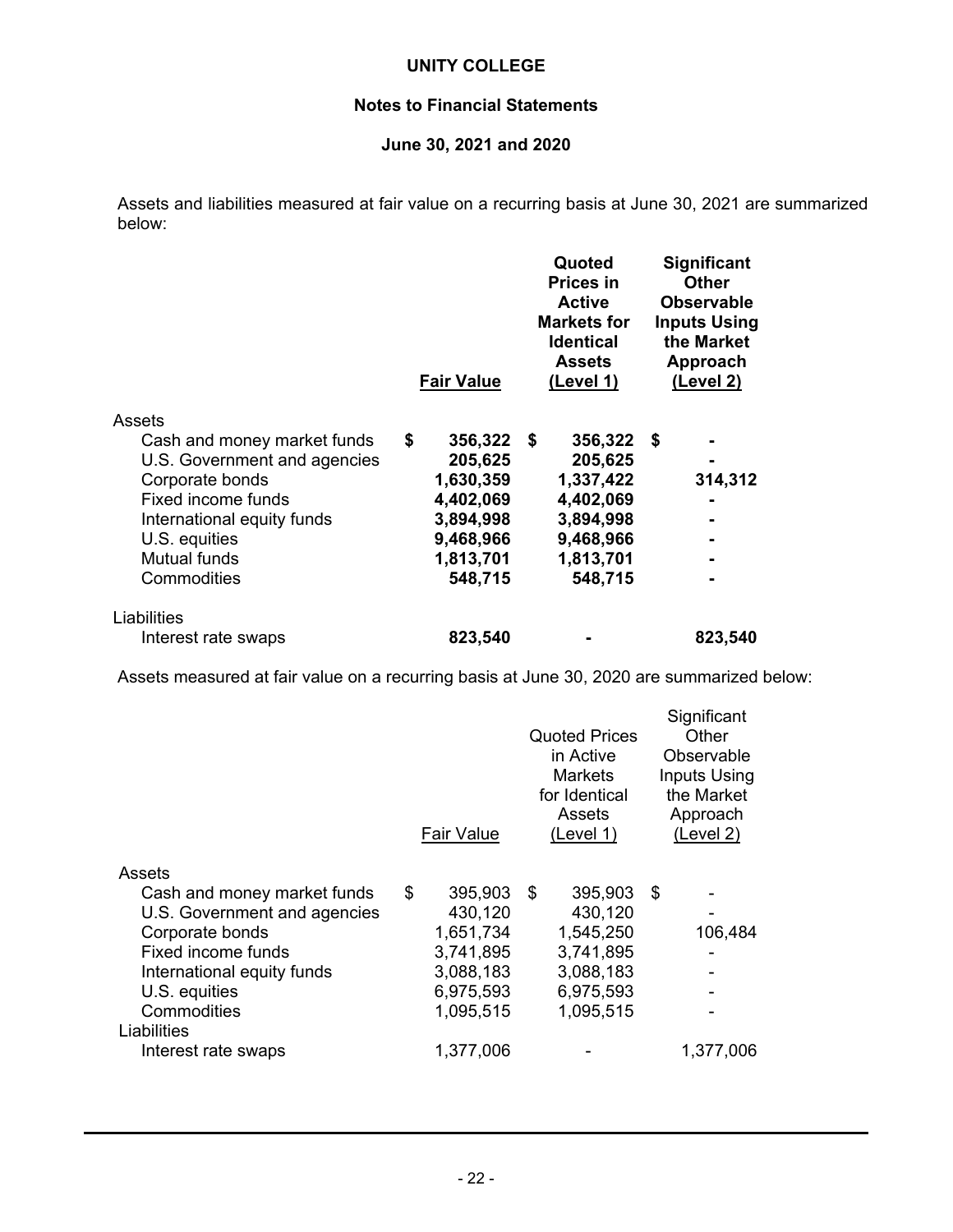# **Notes to Financial Statements**

## **June 30, 2021 and 2020**

The estimated fair value of the swaps was provided by the financial institution counterparty and is based on Level 2 inputs under ASC Topic 820. The swaps were valued using the income approach. The fair value adjustments on the interest rate swaps reverse to zero at the maturity date of the agreements.

Level 2 corporate bonds are valued based on quoted market prices of similar instruments.

#### **12. Supplemental Statement of Cash Flows Disclosures**

Cash paid for interest was \$460,661 in 2021 and \$492,625 in 2020.

#### **13. Leases**

The College leases office space under an operating lease expiring in 2026, with the option of two additional 60 month extensions at the end of the lease term. Future minimum lease payments under the operating lease as of June 30, 2020 are:

| 2022       | S | 403,461     |
|------------|---|-------------|
| 2023       |   | 646,736     |
| 2024       |   | 648,375     |
| 2025       |   | 650,054     |
| 2026       |   | 651,772     |
| Thereafter |   | 6,374,665   |
| Total      |   | \$9,375,063 |

Total rent expense under all leases approximated \$65,955 in 2021 and \$58,923 in 2020.

Subsequent to June 30, 2021, the College entered into an agreement to lease additional space, which resulted in an increase in the annual future minimum lease payment by approximately \$570,000 per year including Yarmouth Hall and Freeport Hall whose leases extend for a 25 year period. For years one through fifteen, Freeport Hall and Yarmouth Hall's monthly payments are an average of \$11,195 and \$36,462 respectfully, which are represented above. The remaining ten years will be determined by market rate at a later time.

#### **14. Available Resources and Liquidity**

The College regularly monitors liquidity required to meet its operating needs and other contractual commitments, while also striving to maximize the investment of its available funds. The College has various sources of liquidity at its disposal, including cash and cash equivalents, intermediate and long-term investments, and a line of credit. See Note 5 for information about the College's line of credit.